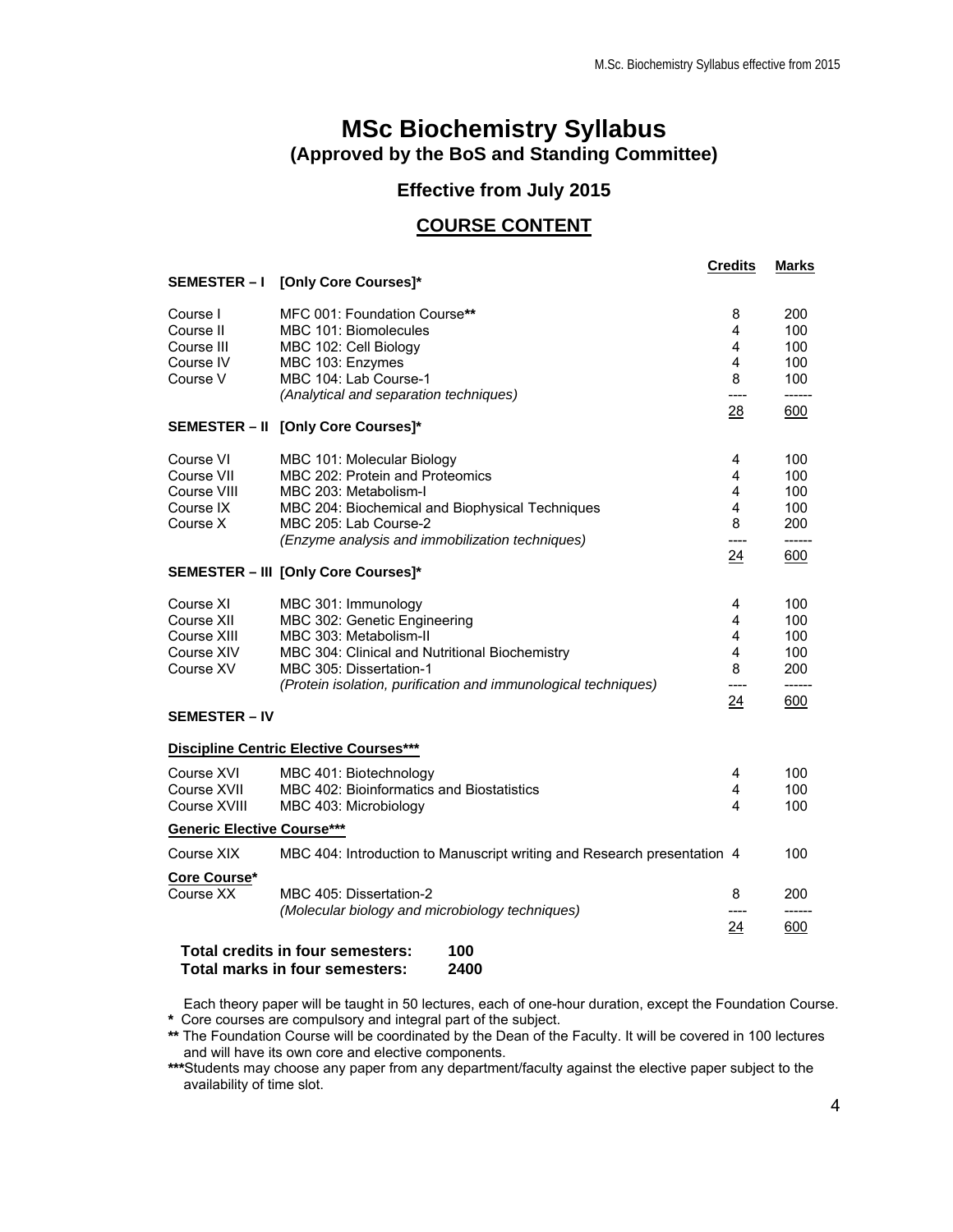# SEMESTER-I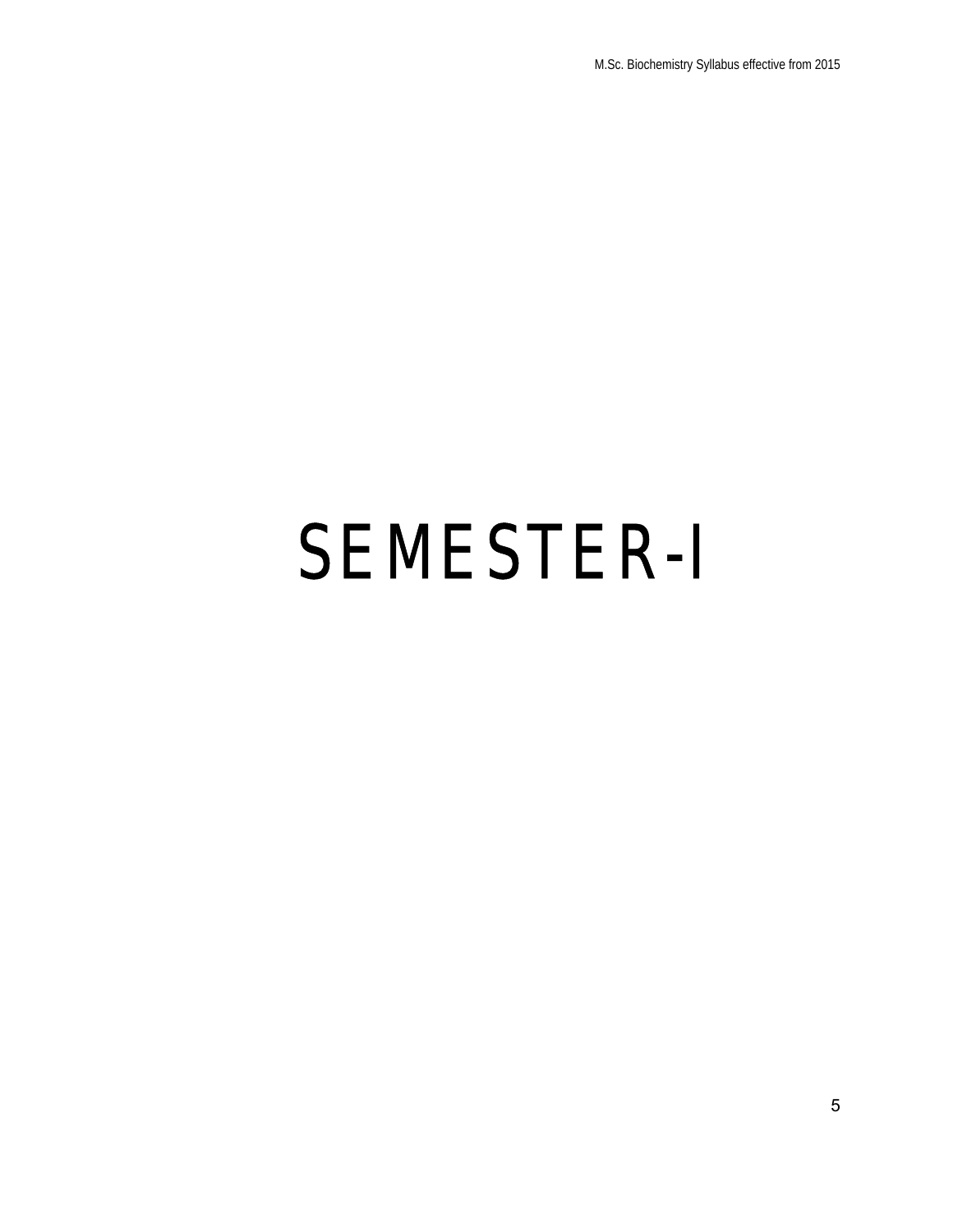## **Course I Paper Code: MFC 001**

# **FOUNDATION COURSE**

## **CREDITS: 8, LECTURES: 100, MAXIMUM MARKS: 200 (50 INTERNAL ASSESSMENT + 150 SEMESTER EXAM)**

*The objective of this course is to enable the student to refresh her/his knowledge and prepare her/him for respective postgraduate program of study in faculty of science. The course will be coordinated by the Dean of the faculty, and classes will be held along with semester I students admitted in various departments of the science faculty.*

## **Unit I: CHEMISTRY**

**Essential:**

- Solution: Methods of expressing the concentration (Molality, Molarity, Normality etc.). Colligative properties, Molecular mass determination using colligative properties, basics of Nanotechnology.
- Rate of reaction, order of reaction, molecularity of reaction.
- Ionic or Electrovalent bond, Covalent bond, Types of overlapping and nature of covalent bonds, Hybridization, examples of Sp<sup>3</sup>, Sp<sup>2</sup> and Sp Hybridization, Co-ordination bond, Hydrogen bonding.
- Principle of Chromatography, Classification of chromatographic techniques, TLC and paper chromatography, Application of chromatography.
- Basics of Spectroscopy and applications.

**Desirable:**

- Laws of mass action, Reaction Quotient, Chemical equilibrium constant, Relation of Kp & Kc, pH, buffer, buffer index, buffer capacity, Arrhenius equation & Nanotechnology.
- Principles and applications of GC, HPLC, Ion exchange and Size exclusion chromatography.
- ∑ Principles of UV/VIS, IR and NMR Spectroscopic techniques and applications.
- ∑ Synthesis and applications of Nanoparticles.

## **Unit II: BIOCHEMISTRY**

**Essential:**

- ∑ **Biomolecules:** Carbohydrates, amino acids/proteins, lipids and nucleotides; Enzymes: Characteristics and nomenclature.
- ∑ **Cell Biology & Microbiology:** Prokaryotes & Eukaryotes; Cell and its composition; Cell organelles and subcellular fractionation; Viruses, Viroids, Virusoids and Prions; Bacterial culture and growth curve.
- ∑ **Bioenergetics and Intermediary Metabolism:** ATP as energy currency; Intermediary metabolism.
- Immunology: Active, passive, Humoral and Cellular immunity; Clonal selection theory; Cells of immune system; Immunoglobulins; Haptens, Antigens and Immunogens; Monoclonal & Polyclonal antibodies.

**Desirable:**

- ∑ **Gene transfer Mechanisms in bacteria & Gene expression:** Conjugation, Transformation and Transduction; expression of eukaryotic genes in prokaryotes.
- ∑ **Clinical Biochemistry:** Biochemical tests; Quality assurance; Acid base disorders; Liver function test; Kidney function tests.
- ∑ **Glucose Metabolism:** Glycolysis and TCA cycle; oxidative phosphorylation; Aerobic & anaerobic Fermentation.
- ∑ **Hybridoma technology.**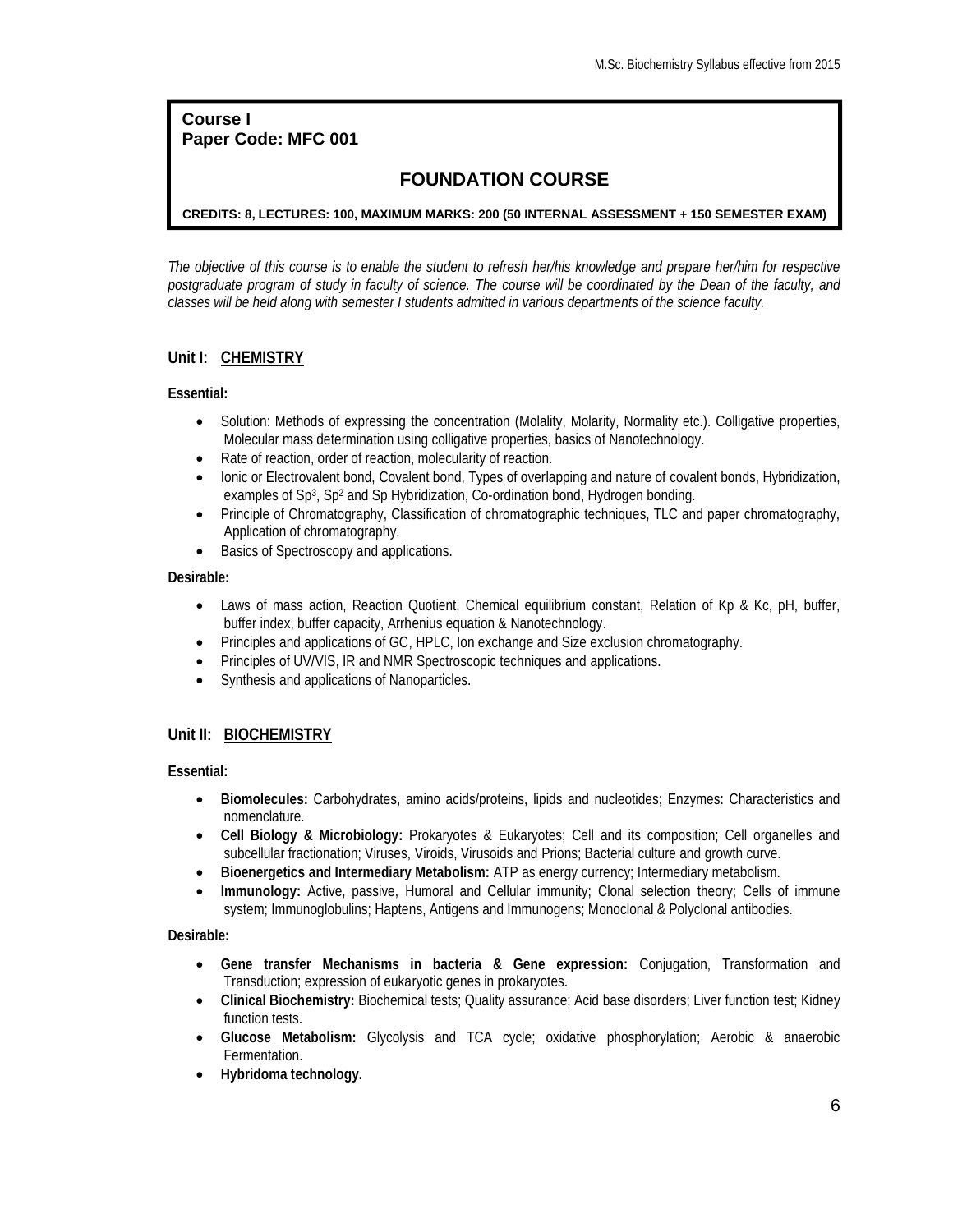## **Unit III: BOTANY**

## **Essential:**

- ∑ **Biodiversity –** Concept, levels and Conservation of biodiversity.
- ∑ **Climate Change –** Consequence, CO2 fertilization, global warming, sea level rise, UV radiation.
- ∑ **Ecosystem -** Producers, consumers and decomposers of food chain.
- ∑ **Natural Resources -** Renewable and non-renewable resources of energy.
- Plant drugs and their constituents used in allopathic system of medicine.

## **Desirable:**

- ∑ **Environment -** International efforts and India initiatives in biodiversity conservation, Endemism, biodiversity hotspots; bioremediation, Bioindicators, greenhouse gases (trend and role), ozone layer and ozone hole; Environmental pollution.
- ∑ Toxic and poisonous plants, Petrocrops and energy plantation.
- ∑ Plant breeding and crop improvement (wheat, cotton, *BRASSICA*).

## **Unit IV BIOTECHNOLOGY**

## **Essential:**

- ∑ **Genetics of Inheritance**  Laws of inheritance, recombination, segregation of traits, segregation ratio, interaction between traits and quantitative inheritance.
- ∑ **Molecular Biology**  The genetic material, RNA as genetic material, fidelity of DNA replication, transcription, translation, gene regulation. Mutation and mutagenesis, Ames test, Transposons.
- ∑ **Genetic Engineering**  Essentials of gene manipulation, vectors & enzymes used in recombinant technology.

**Desirable:**

- ∑ **Applications**  Stem cell research application, disease tolerant plants, insecticide and herbicide tolerant plants, increasing the shelf life of vegetables and fruits, improvement in quality (golden rice) and quantity of produce.
- ∑ **Biotech and Society**  Apprehensions for GM crops-effect on ecosystem, development of tolerance, loss of genetic base, loss of diversity, IPR concerns, adaptation, judicious implementation.

## **Unit V TOXICOLOGY**

**Essential:**

- ∑ **Introduction to Toxicology:** 
	- $\triangleright$  Various types of toxicity (Acute, subacute, subchronic and chronic).
	- $\triangleright$  Chemical interactions (Additive effect, potentiation, synergism and antagonism), Dose response relationship (ED50, LD50 EC50, LC50.)
	- ÿ Routes of exposure, absorption, distribution, elimination. *IN VITRO* and *IN VIVO* models in toxicological studies.
- ∑ **Metabolism of xenobiotics:** Common toxicants of air, water & food metabolism & impact on human health.
- Concept and requirement of Good Laboratories Practices (GLP), GMP, GCP.

**Desirable:**

- Tumor Markers.
- ∑ Chemical carcinogenesis & dietary intervention.
- Enzyme inhibitors.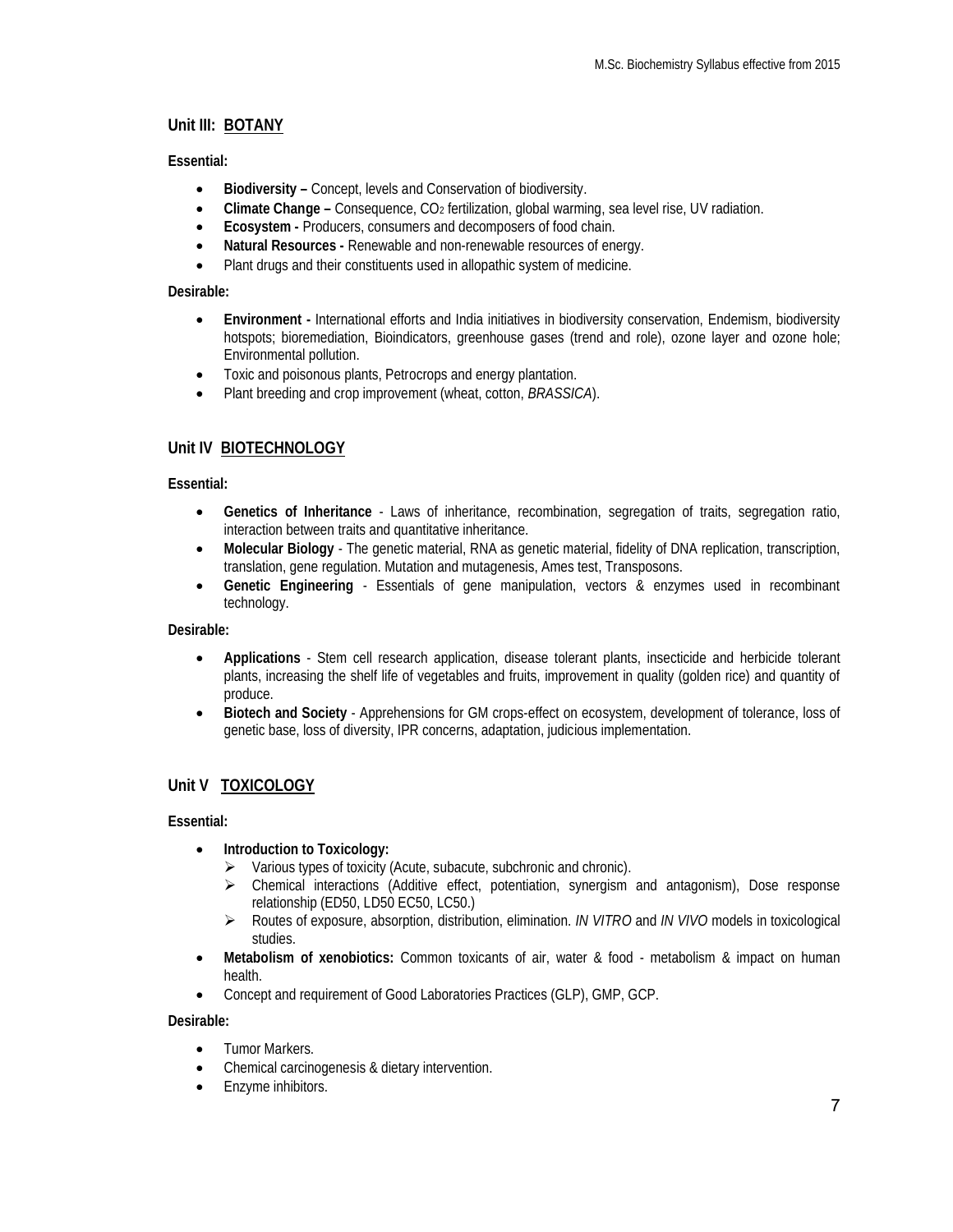**Course II Paper Code: MBC 101** *Core Course*

## **BIOMOLECULES**

**CREDITS: 4, LECTURES: 50, MAXIMUM MARKS: 100 (25 INTERNAL ASSESSMENT + 75 SEMESTER EXAM)**

*Objective of this course is to introduce the student the structure and function of biomolecules, and understand the chemical principles in life processes. Classification, disorders related to overproduction and underproduction of hormones are also emphasized in this paper.*

## **Unit I: Carbohydrates**

Occurrence, classification, characteristics, structure and functions of monosaccharides, disaccharides, trisaccharides and polysaccharides; Structure and conformation of sugars; Stereoisomerism and optical isomerism; Selected chemical reactions of the functional groups; Sugar derivatives; Mucopolysaccharides; Glycosaminoglycans; Proteoglycans; Glycoproteins.

## **Unit II: Lipids**

Classification and types of lipids; Structure, nomenclature and properties of fatty acids; Glycosides; Soaps; Micelles; Structure, classification, properties and functions of phospholipids and sphingolipids; Glycolipids; Composition and biological role of lipoproteins; Structure and functions of steroids and prostaglandins; Eicosanoids; ω3 and ω6 fatty acids.

#### **Unit III: Amino acids, nucleotides and water**

Structure, nomenclature, classification, acid-base behavior and chemical reactions of amino acids; Stereoisomerism and optical properties of amino acids; Modified amino acids; Nucleotides; Water and its physicochemical properties, Ionization of water, pH scale, Henderson-Hasselbalch equation.

## **Unit IV:Hormones/Signaling molecules**

General characteristics of hormones and other signaling molecules; Classification, functions, mechanism of action and abnormalities of the hormones of thyroid, pancreas, hypothalamus, pituitary and gonads; Hormone replacement therapy; Plant hormones with specific reference to Auxins; Pheromones: types and functions.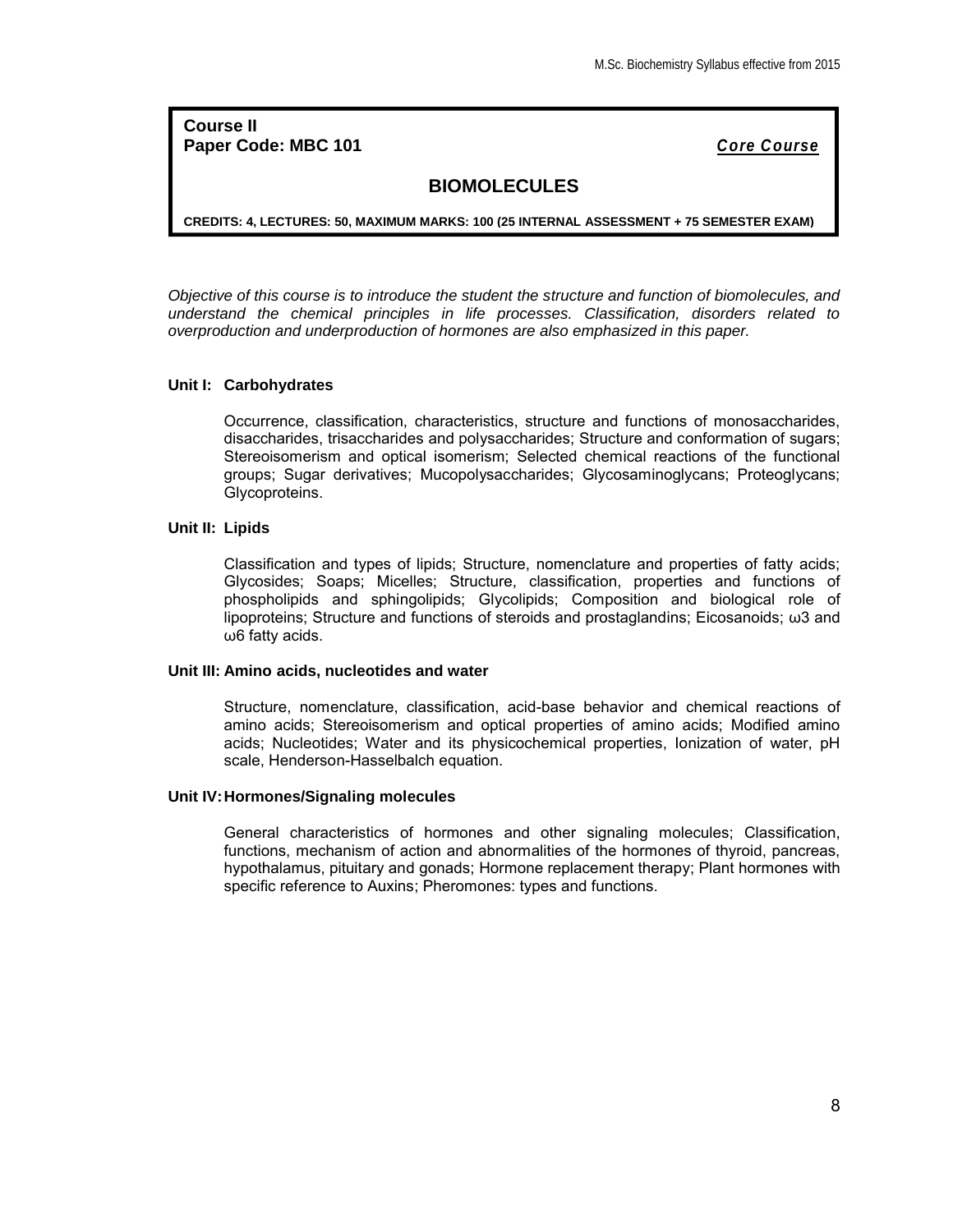**Course III** Paper Code: MBC 102 **Cone Course** *Core Course Core Course* 

## **CELL BIOLOGY**

**CREDITS: 4, LECTURES: 50, MAXIMUM MARKS: 100 (25 INTERNAL ASSESSMENT + 75 SEMESTER EXAM)**

*Cell is the unit of life and the site where the processes of life originate and occur. This paper is aimed at to provide an insight into the organization, biochemistry and functions of the cell, and is expected to make the student understand the biological sciences and explore the reactions and processes in living organisms for the benefit of mankind.*

#### **Unit I: An overview of the cell and cell structure**

Introduction to the cell: chemical composition, molecular organization, origin and evolution; Prokaryotic and eukaryotic cells; Cell theory and modern cell biology; Cell organelles: structure of endoplasmic reticulum, golgi body, endosome, lysosome, vacuole, peroxisome, ribosome, mitochondria, chloroplast, nucleus, cytoskeleton, plant cell wall; Subcellular fractionation; Marker proteins; Protoplasm, cytoplasm and cytosol; Methods to study the cell: Principles of microscopy, tissue culture and flow cytometry.

#### **Unit II: Membrane biology**

Membrane: chemical composition and its structural plan; Membrane models; Membrane as a two dimensional fluid; Factors affecting the fluidity and permeability of membrane; Phase transition; Membrane proteins: types and isolation; Movement of small molecules and ions across membrane; Movement of macromolecules across membrane; Osmosis; Diffusion; Active and passive transport; Types of ATPases; Endocytosis; Clathrin mediated endocytosis; Phagocytosis; Membrane fusion; Artificial membranes.

#### **Unit III: Major cell functions**

The cytoplasmic membrane or endomembrane system; Secretion and transport of proteins to membranes (integral membrane proteins) and various organelles; Signal hypothesis; Protein targeting to peroxisome; Major functions of various cell organelles; Packaging of eukaryotic DNA into chromosome; Nucleosome and higher levels of organization; Nuclear pore complex and its function; Trafficking across nucleus; Nucleolus and the synthesis of ribosome; Electric properties of membrane; Patch clamp and voltage clamp techniques.

#### **Unit IV: Regulation of cell functions**

Signal transduction; Receptors and ligands; Proteins and molecules involved in transduction of signal into the cell; G proteins and G protein coupled receptors; Growth factors and receptor tyrosine kinase; Second messengers; Cell cycle and its regulation; Cancer; Characteristics of tumor cells; Mechanism of transformation; Angiogenesis; Tumor suppressor genes; Cell signaling in development and differentiation; Regulatory genes in the development of *Drosophila*; Stem cell; Regeneration; Autophagy and cell death.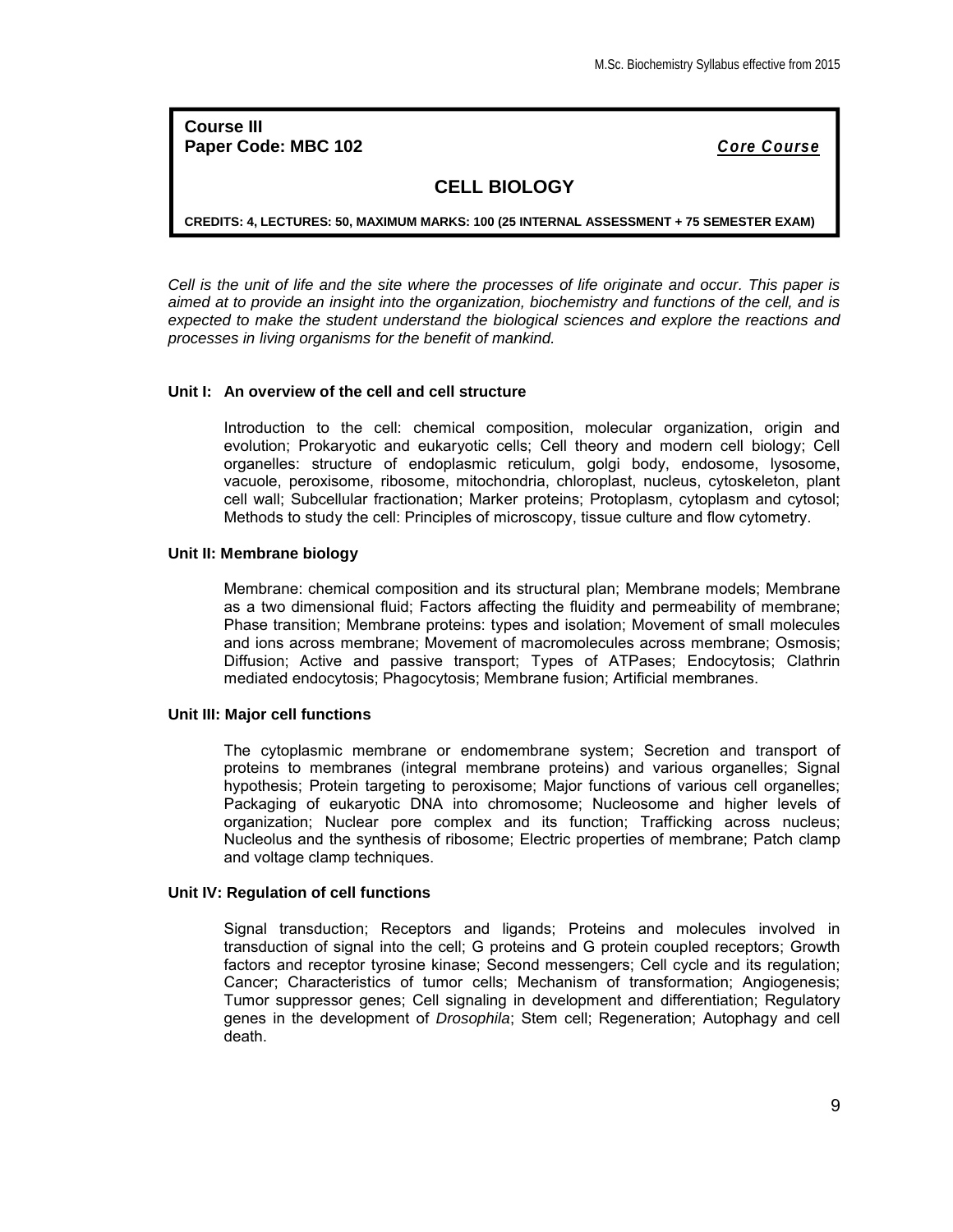**Course IV Paper Code: MBC 103** *Core Course*

## **ENZYMES**

**CREDITS: 4, LECTURES: 50, MAXIMUM MARKS: 100 (25 INTERNAL ASSESSMENT + 75 SEMESTER EXAM)**

*This course is meant to give student an in-depth knowledge of enzyme, their classification, catalysis and kinetics, as well as to give an account of the catalytic mechanisms and immobilized enzymes.*

## **Unit I: Enzymes – Introduction and classification**

Enzymes as biological catalysts: characteristics, nomenclature and classification; Enzyme assay and enzyme activity; Enzyme units; Coenzymes: structure and function; Factors affecting initial velocity of enzyme catalyzed reactions; Multifunctional enzymes and multienzyme complexes; Isoenzymes and their analysis; Ribozyme; Catalytic antibodies.

#### **Unit II: Enzyme kinetics and enzyme inhibition**

Kinetics of enzyme catalyzed reactions; Steady-state hypothesis and derivation of Michaelis-Menten equation; Significance of Km and Vmax and their determination using different plots; Double reciprocal plot; Enzyme inhibition: competitive, noncompetitive, and uncompetitive inhibition; Excess substrate inhibition; Enzyme kinetics in the presence of inhibitors; Determination of Ki; Enzyme catalyzed reactions involving two substrates.

#### **Unit III: Catalytic mechanisms**

Catalytic efficiency and factors associated with catalytic efficiency: proximity, orientation, distortion and strain; Catalytic mechanisms: acid-base, covalent, metal ion and electrostatic catalysis; Active site mapping of enzymes; Experimental approaches to the determination of enzyme mechanisms; Mechanism of action of lysozyme and serine proteases.

#### **Unit IV:Regulation of enzyme activity and immobilized enzymes**

Mechanisms to control the enzyme activity; Allosteric enzymes and their kinetics; Hill and Scatchard plots; Models of allosteric regulation; Enzyme immobilization: methods, kinetics and applications; Enzyme turnover and its significance; Convergent and divergent evolution of enzymes; Non-enzymatic biochemical reactions.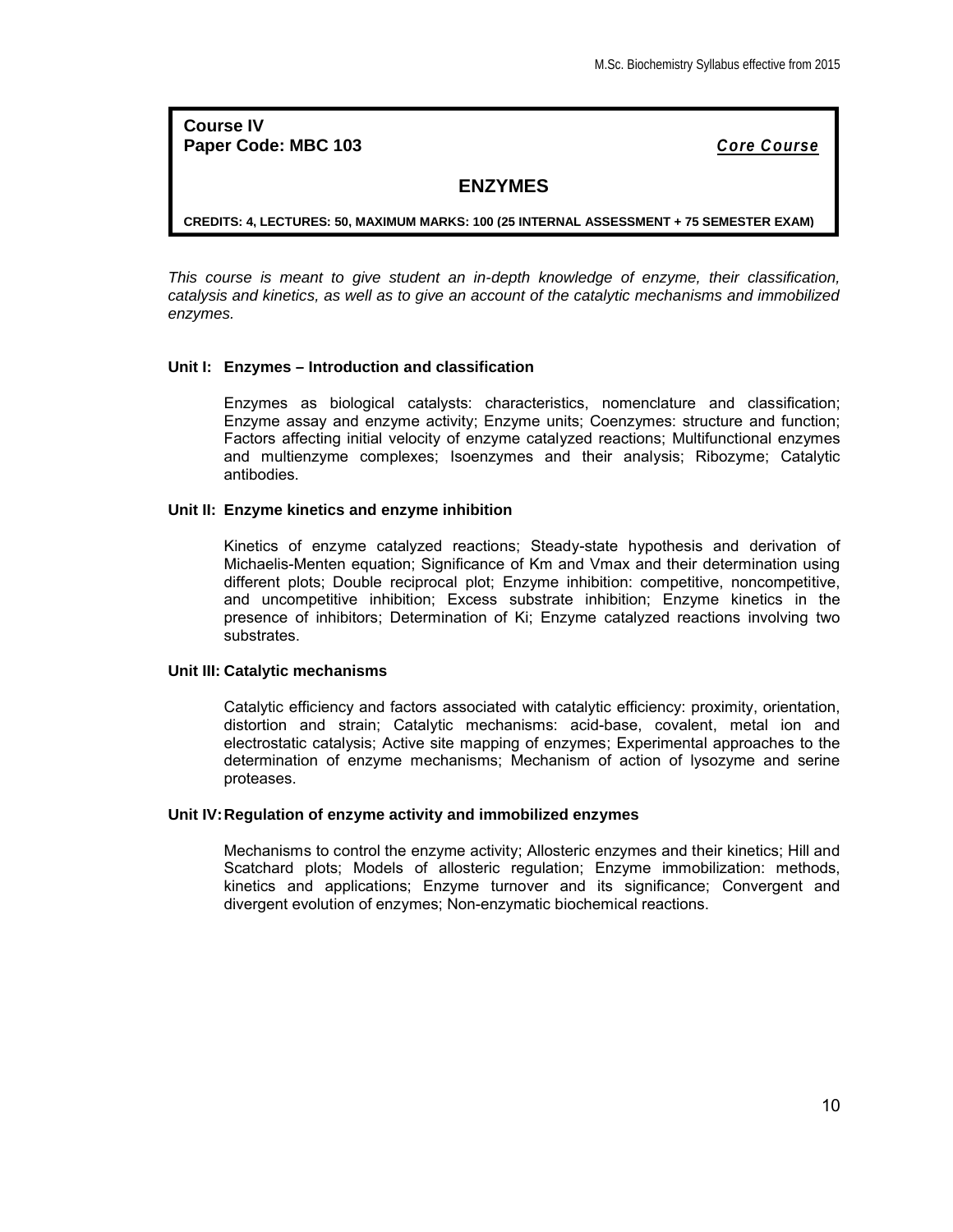## **Course V Paper Code: MBC 104** *Core Course*

## **LAB COURSE - I (Analytical and Separation Techniques)**

**CREDITS: 8, HOURS: 200, MAXIMUM MARKS: 100 (25 INTERNAL ASSESSMENT + 75 SEMESTER EXAM)**

*Exercises in the lab course are primarily aimed at providing hands-on training to the student on various analytical and separation techniques, and introduce him to the methods of studying biological molecules. Teacher supervising the lab will be explaining the principle, theory and instrumentation of the technique to be used before starting the practical exercise.*

## **Lab Exercises**

- 1. Qualitative analysis of carbohydrates, lipids, amino acids, and proteins from biological sample.
- 2. Quantitative (spectrophotometric) analysis of glucose, protein and cholesterol.
- 3. Chromatographic separation of sugars, fatty acids, and amino acids by paper and thin layer chromatography.
- 4. GC, HPLC, HPTLC (Demonstration only).
- 5. Isolation of polysaccharide (starch or glycogen) from the biological material.
- 6. Isolation of casein from milk.
- 7. Digestion of casein and determination of phosphate in the digest.
- 8. Extraction of lipid/oil from plant material and determination of its saponification value and iodine number.
- 9. Centrifugation technique: subcellular fractionation, and isolation of nuclei and mitochondria from the tissue.
- 10. Immobilization of cell: RBC/yeast.
- 11. Determination of pK values of amino acids.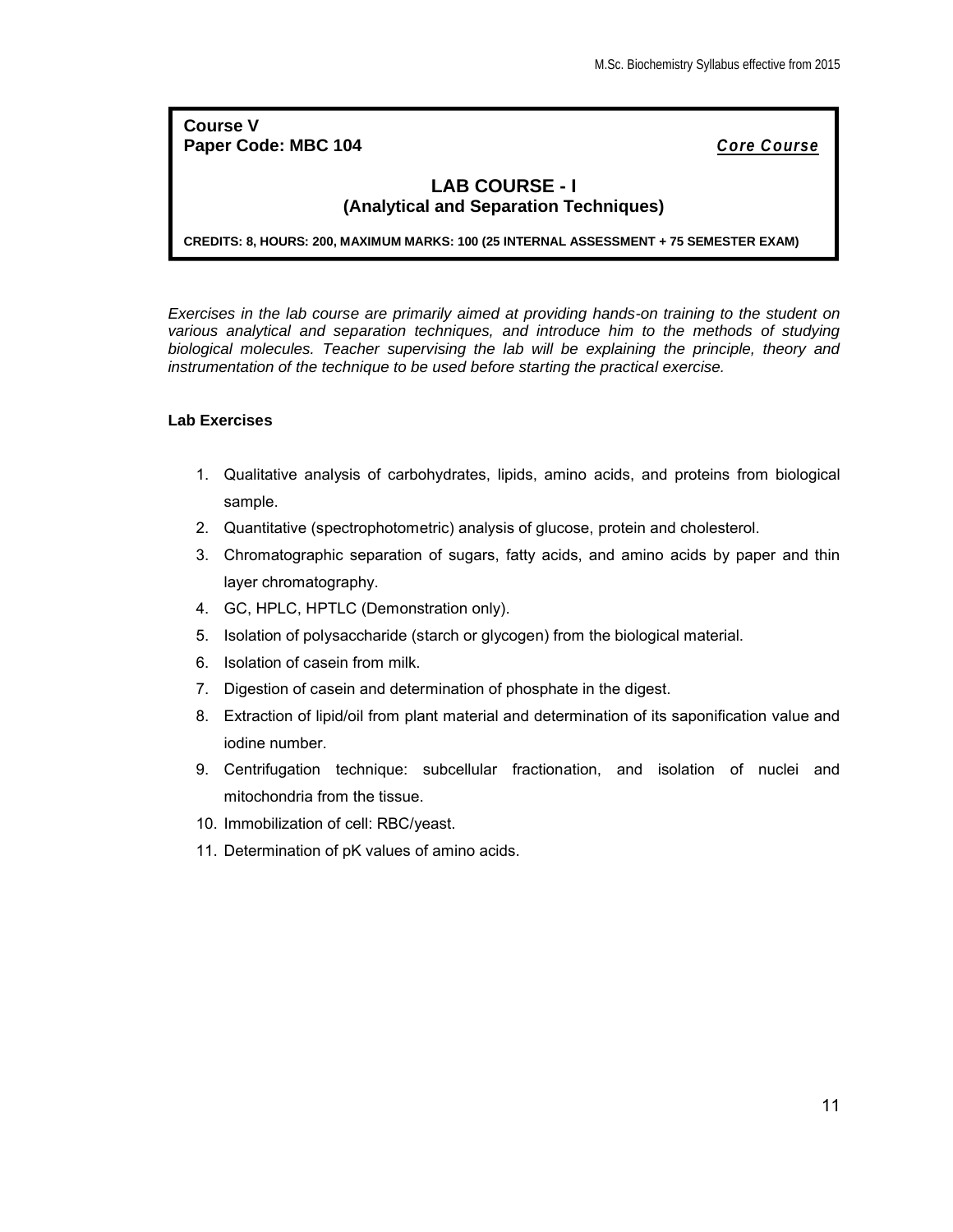# SEMESTER-Ii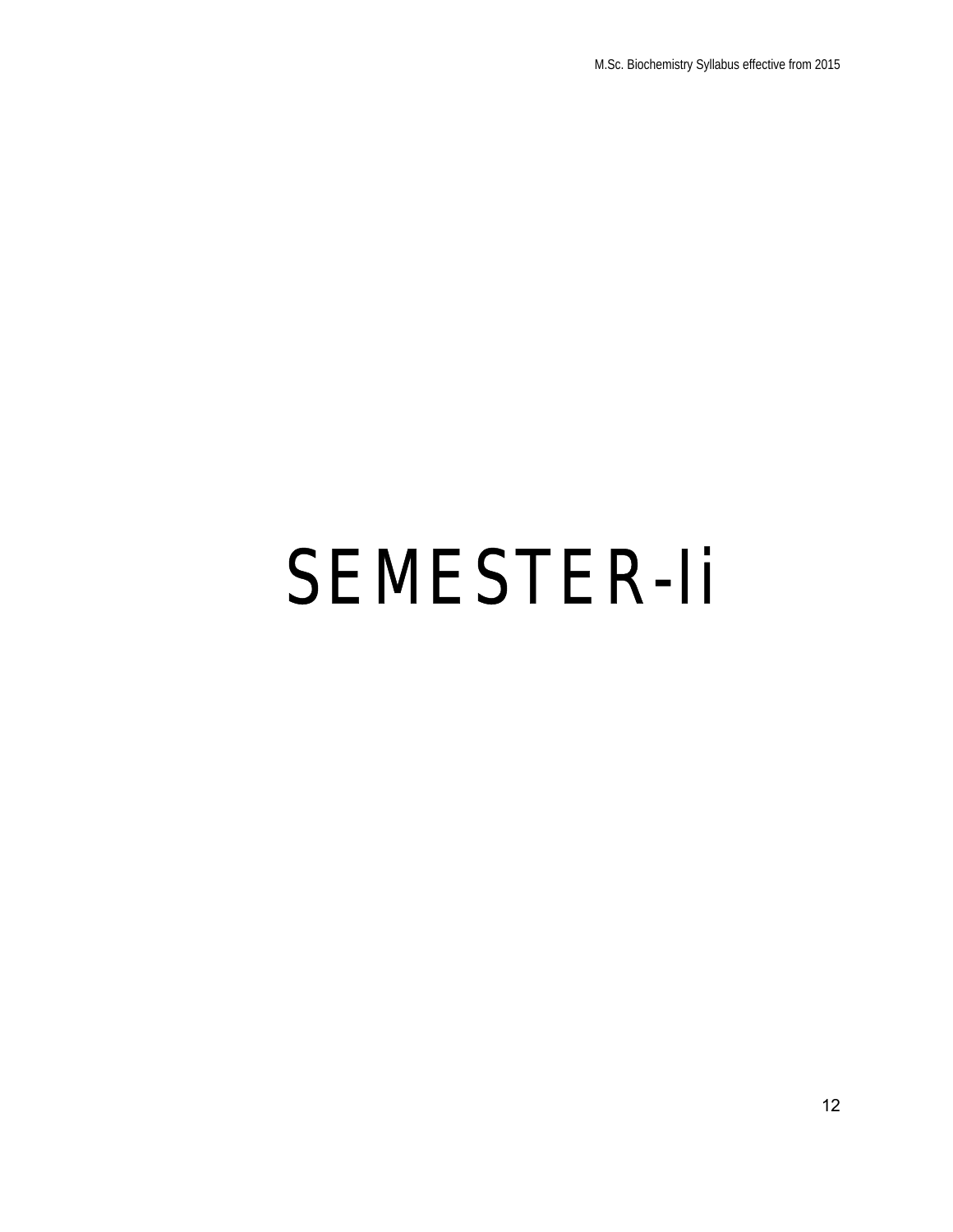**Course VI Paper Code: MBC 201** *Core Course*

## **MOLECULAR BIOLOGY**

**CREDITS: 4, LECTURES: 50, MAXIMUM MARKS: 100 (25 INTERNAL ASSESSMENT + 75 SEMESTER EXAM)**

*This course deals with a detailed insight into the structure and function of nucleic acids.*

## **Unit I: Nucleic acids Principles of Heredity**

DNA as genetic material; Levels of structures of DNA; Forms and properties of DNA; Properties of DNA in solution; COT curves; Central dogma of molecular biology.

RNA: Structure function and types of RNAs; unusual bases in RNA.

Mendelian principles: Dominance, segregation, independent assortment, and pleiotropy; Allelic frequency and its calculation.

Molecular evolution: Separation, natural selection, and evolution of proteins and nucleotide sequences; Gene duplication and exon shuffling; Deleterious genes; Eugenics; Conservation of gene frequencies; Molecular clocks; Convergent evolution.

## **Unit II: Replication and Transcription**

Replication of DNA; Enzymes involved in replication; Mechanisms of replication; Proof reading function and fidelity of DNA replication; Modes of DNA replication in prokaryotes and eukaryotes; Role of chromatin structure in gene expression; Replication of viral RNA. Repair mechanism in prokaryotes and eukaryotes.

Transposable elements in bacteria; Mobile elements in eukaryotes.

Transcription in prokaryotes and eukaryotes; Regulatory region and transcriptional unit of gene; Inhibitors of transcription; Reverse transcription.

Post-transcriptional processing of RNA: splicing, cap addition and polyadenylation; Polynucleotide phosphorylase.

## **Unit III: Translation and Post-translational modifications**

General features of the genetic code; Ribosome as the site of protein synthesis; Activation of amino acids; Initiation, elongation and termination of protein synthesis in prokaryotes and eukaryotes; Fidelity of protein synthesis; GTPase timer; Bioenergetics of protein synthesis; Control of translation: Role of guanine nucleotides.

Post-translational processing of the polypeptide chains; Acylation, methylation, sulfation phosphorylation and glycosylation.

Mutations: Classification and molecular basis; Ames test and other testing systems.

#### **Unit IV:Regulation of gene expression and Epigenetics**

Regulation of gene expression in prokaryotes: Negative and positive control; Concept of operon; Transcriptional termination control via mRNA alternative conformations; Regulation of gene expression in eukaryotes; Britten-Davidson model; Control by steroid hormones; Cytoplasmic regulation of gene expression.

Epigenetics: Chromatin remodeling; Histone Modifications; Histone variants; Silencing mechanisms; RNA-based silencing; DNA Methylation/imprinting; Epigenetic regulation of transcription. Role of epigenetic mechanisms in normal development and oncogenesis; Molecular techniques and animal models used in the studies of epigenetic phenomena.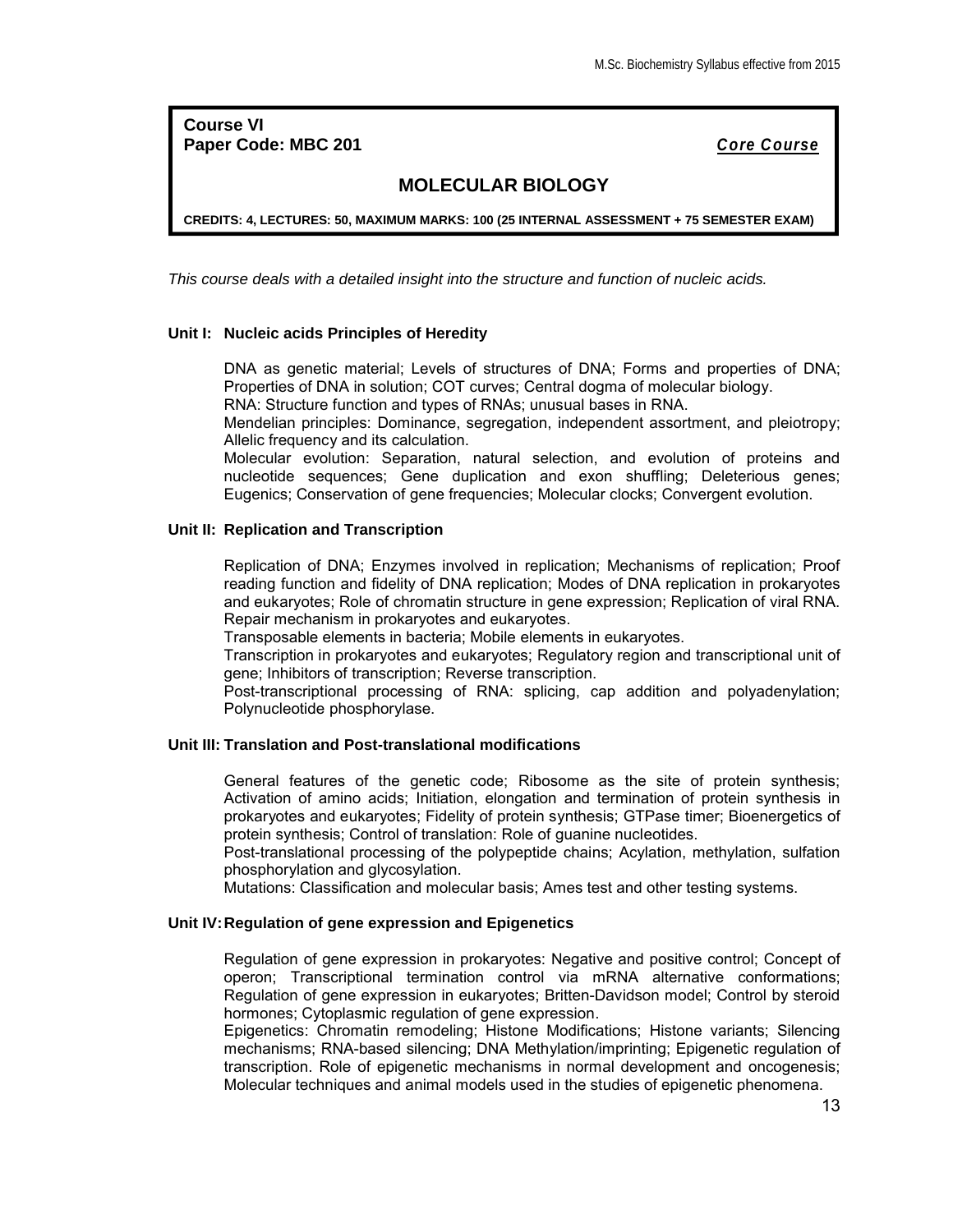**Course VII Paper Code MBC 202** *Core Course*

## **PROTEIN AND PROTEOMICS**

**CREDITS: 4, LECTURES: 50, MAXIMUM MARKS: 100 (25 INTERNAL ASSESSMENT + 75 SEMESTER EXAM)**

*The main aim of this course is to understand proteins, their structure, conformation and dynamics, protein folding, protein ligand interactions, and mechanisms. The paper emphasizes on various aspects of proteomics, understanding and exploring applications of mass spectrometry in protein structure determination.*

#### **Unit I: Primary structure**

An overview of protein structure; Globular and fibrous proteins; Hierarchy of protein structure; Determination of N and C-terminal residues; Dihedral angles; Ramachandran plot; Determination of amino acid composition of protein and determination of sulfhydryl groups; Location of disulfide bonds; Fingerprinting; Chemical synthesis of peptides.

#### **Unit II: Secondary and tertiary structure**

Secondary structure of proteins: alpha helix and beta structure; Dinucleotide fold; Collagen helix and other types of helical structures; Supersecondary structures; Amino acid sequence and three dimensional structure; Domains; Forces stabilizing the secondary and tertiary structure; Protein purification; Criteria of purity, and fold purification.

#### **Unit III: Sequencing, protein folding and denaturation**

Protein sequencing; Sequenators; Hydropathy plot; Quaternary structure of proteins; Structure and function of hemoglobin and comparison with myoglobin; Characteristics of molten globule state; Proteins involved in folding; *in vivo* folding; Models of protein folding; Chaperones; Protein conformation and misfold diseases.

## **Unit IV:Proteomics**

Overview, tools and applications; Two-dimensional polyacrylamide gel electrophoresis; Protein spot detection; Mass spectrometry: matrix assisted laser desorption ionization MS, electrospray ionization MS, and tandem MS for protein identification; Identification of protein-protein interactions; Protein complexes; Prediction of tertiary structure (introduction).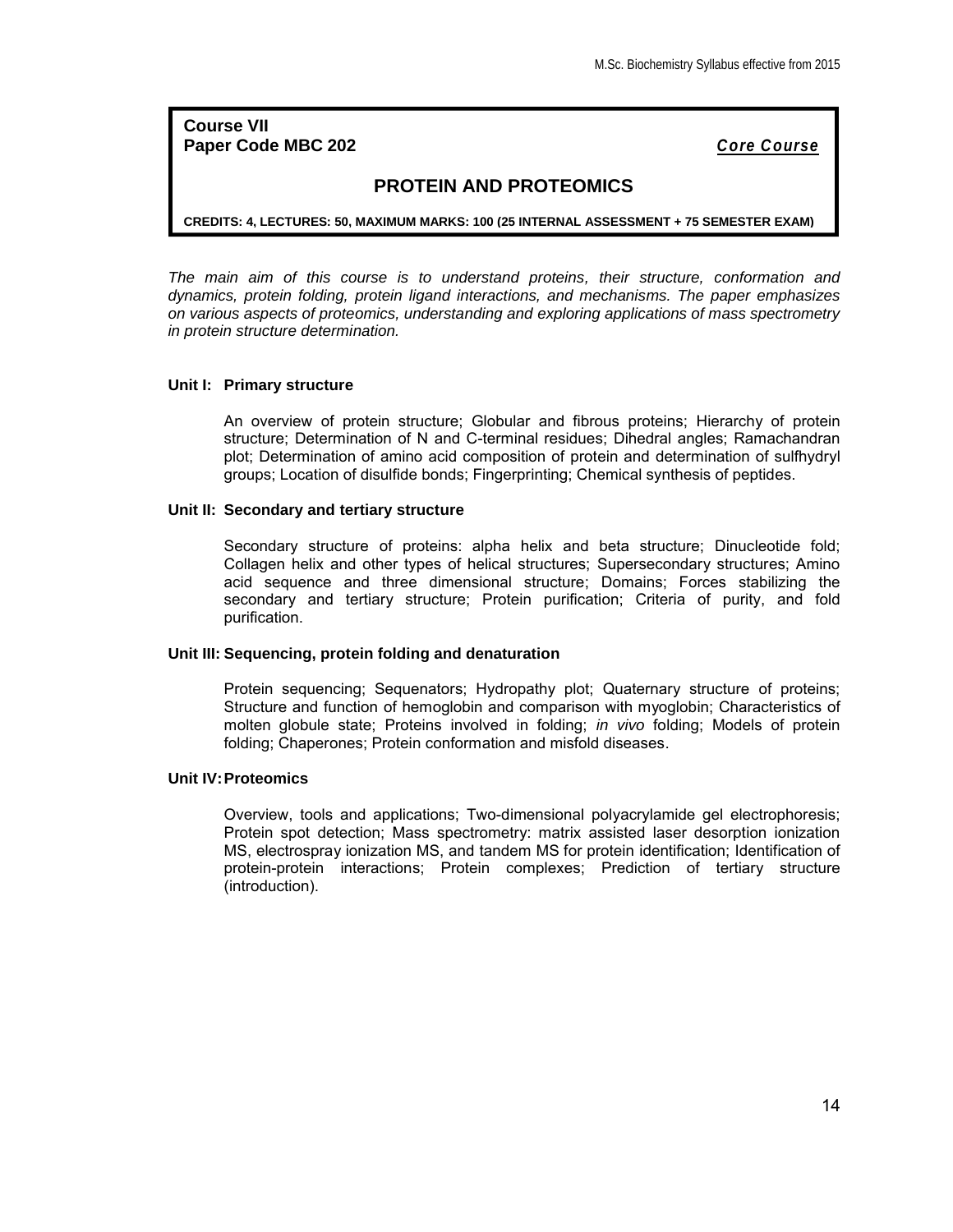**Course VIII Paper Code MBC 203** *Core Course*

## **METABOLISM - I**

**CREDITS: 4, LECTURES: 50, MAXIMUM MARKS: 100 (25 INTERNAL ASSESSMENT + 75 SEMESTER EXAM**

*This course deals with the introduction to the laws of thermodynamics and their significance in biological systems, the concept of metabolism, characteristics of metabolic pathways and strategies used to study these pathways. This is followed by a detailed overview of various pathways involved in carbohydrate metabolism with their significance and regulation. The course also focuses on some important plant-specific metabolic pathways with relevant details.*

#### **Unit I: Bioenergetics and Introduction to Metabolism**

**Bioenergetics:** Laws of thermodynamics; Concept of free energy, and standard free energy change; Determination of free energy change for a reaction; Equilibrium constant and standard free energy change; Biological oxidation-reduction reactions; Standard reduction potential and its relationship with free energy change.

**Metabolic pathways:** Characteristics of metabolic pathways; Strategies used to study metabolic pathways.

**High energy compounds:** ATP as universal energy currency in biological systems; Processes that generate and utilize ATP in the cell; Other high-energy compounds; Role of NADH and NADPH in metabolism.

#### **Unit II: Carbohydrate Metabolism**

Digestion and absorption of carbohydrates; Glycolysis; Entry of other monosaccharaides in glycolytic pathway; Gluconeogenesis; Citric acid cycle; Pentose phosphate pathway; Glucuronate pathway; Biosynthesis of lactose; Biosynthesis of oligosaccharides and glycoproteins; Glycogen metabolism and its regulation; Glycogen storage diseases and other genetic defects in carbohydrate metabolism; Regulation of carbohydrate metabolism; Metabolic adaptation in starvation and diabetes mellitus.

#### **Unit III: Mitochondrial ATP Synthesis**

**Mitochondrial electron transport chain:** Properties of inner mitochondrial membrane; Electron carriers and their organization; Sequence of respiratory complexes; Protein and no-protein components of respiratory complexes; Transport of equivalents of NADH produced in cytoplasm; FADH<sub>2</sub> oxidation.

**Oxidative phosphorylation:** Sites of phosphorylation; P/O ratio; ATP synthase and mechanism of ATP synthesis; Inhibitors and uncouplers; Energetics and regulation of oxidative phosphorylation.

## **Unit IV:Plant-Specific Metabolic Pathways**

**General pathways:** Glyoxylate pathway; Photosynthesis and carbon fixation; Cyclic and noncyclic electron transport; C3, C4, and CAM pathways; Photorespiration; Biosynthesis of Sucrose, starch and cellulose; Role of vacuole in plant metabolism.

**Plant secondary metabolism:** Significance of secondary metabolites; Major classes of secondary metabolites and their properties; Common metabolic precursors; Outline of biosynthesis pathways of Alkaloids, Phenolics, Glycosides, and Terpenoids.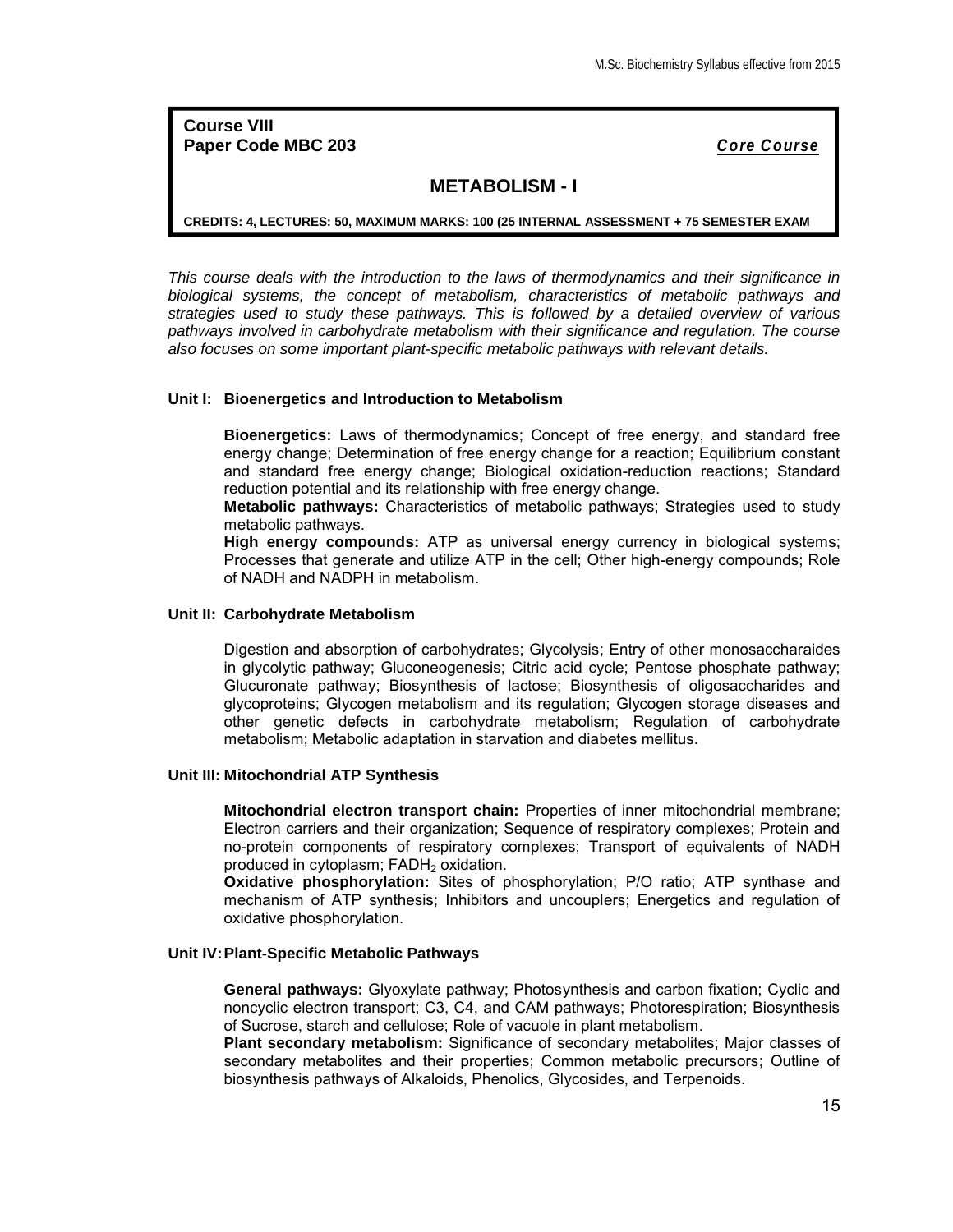**Course IX Paper Code MBC 204** *Core Course*

## **BIOCHEMICAL AND BIOPHYSICAL TECHNIQUES**

**CREDITS: 4, LECTURES: 50, MAXIMUM MARKS: 100 (25 INTERNAL ASSESSMENT + 75 SEMESTER EXAM)**

*This course has been designed to introduce the student to various classical and modern techniques used in biochemical research. The course encompasses the principles, significance, applications, and limitations of these techniques. The basic instrumentation is also included.*

## **Unit I: Spectroscopy**

Principle, instrumentation, and applications of Colorimetry, UV-Visible Spectroscopy, Fluorescent and Emission Spectroscopy, IR Spectroscopy, Atomic Absorption Spectrometry, NMR, ESR, CD, ORD, Raman, Atomic force microscopy, and X-Ray Crystallography; Difference spectra.

#### **Unit II: Chromatography**

Partitioning and Counter Current distribution; Principle, instrumentation, and applications of Paper chromatography, Thin layer chromatography (TLC), Gel permeation (size exclusion) chromatography, Ion exchange chromatography, Affinity chromatography, Immobilized metal ion affinity chromatography (IMAC), Hydrophobic interaction chromatography, Gas chromatography, HPLC, HPTLC, RP-HPLC, and FPLC.

### **Unit III: Centrifugation and Electrophoresis**

RCF; Types of rotors; Principle, instrumentation and applications of Centrifugation, Ultracentrifugation, CsCl and sucrose density gradient Ultracentrifugation; Principle, instrumentation and applications of Native PAGE, SDS-PAGE, Agarose, Starch, and Cellulose acetate electrophoresis; Electrophoresis in determining  $M<sub>r</sub>$  and conformation; Moving boundary & zonal electrophoresis; Pulse field gel electrophoresis, Blotting techniques; Zymography.

## **Unit IV:Radioisotopic / Tracer Techniques**

Radioisotopes; Units of radioactivity; Detection and measurement of radioactivity by gas ionization and scintillation counting; GM Counter; Gamma counter; Autoradiography; Fluorography; Phosphor imaging; Isotope dilution method-pulse chase; RIA; Alternative to radioactivity: Luxometry and chemiluminescence.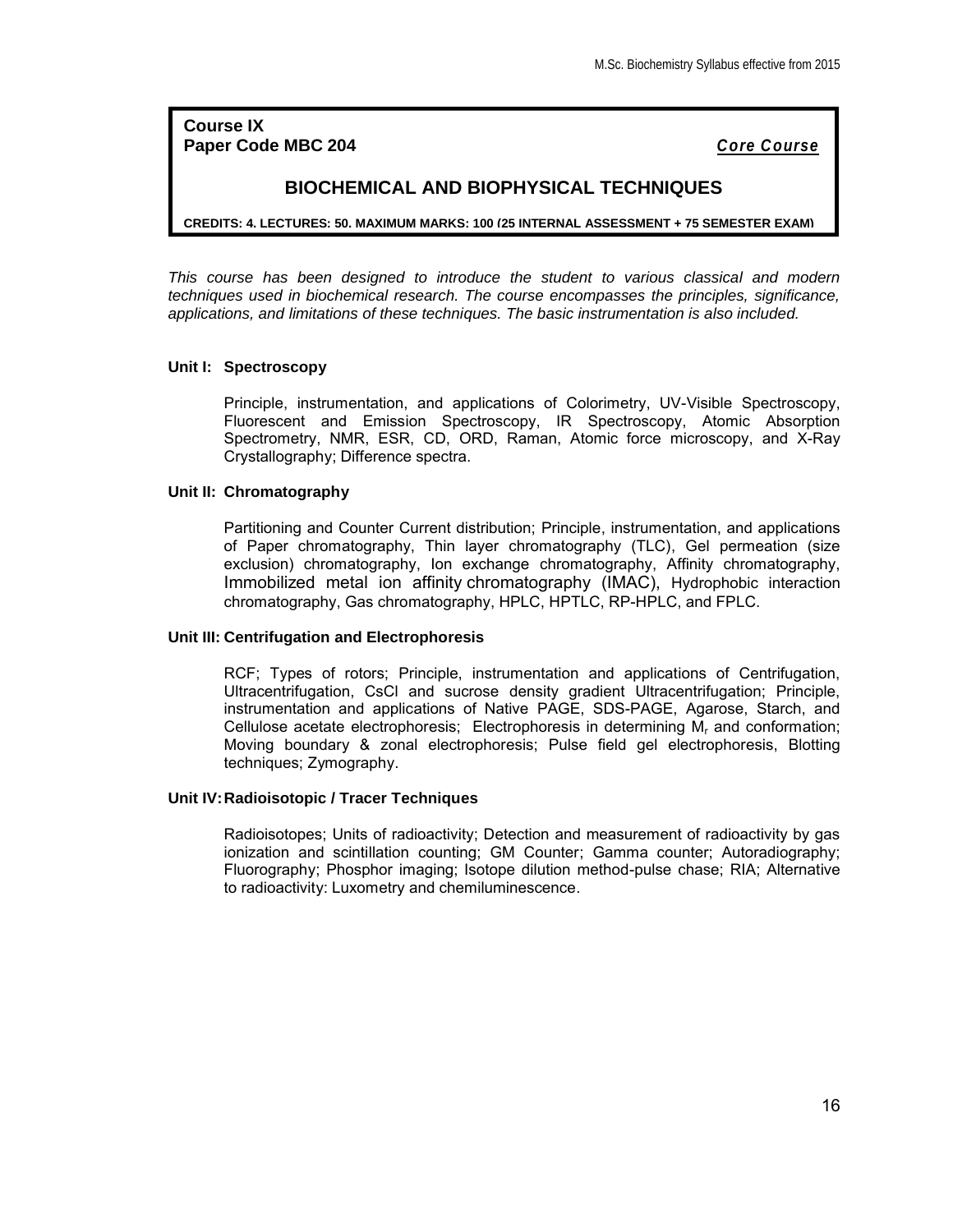## **Course X Paper Code MBC 205** *Core Course*

## **LAB COURSE - II (Enzyme Analysis and Immobilization Techniques)**

**CREDITS: 8, HOURS: 200, MAXIMUM MARKS: 200 (50 INTERNAL ASSESSMENT + 150 SEMESTER EXAM)**

*This course is aimed at to make the student understand the procedures involved in experiments on enzymes, train them on methods of preparation of buffer including Henderson-Hasselbalch method, pH & pK determination, and methods for the isolation of enzymes, measuring their activity, kinetics, assays, immobilization, and studies on denaturation. The course also includes exercises on the Western blotting, SDS-PAGE, and UPLC-MS. Faculty supervising the course will be explaining the principle, theory and instrumentation of the technique to be used before starting the practical exercise.*

## **Lab Exercises**

- 1. Preparation of buffers and determination of pH.
- 2. Isolation and assay of an enzyme and determination of its kinetic properties.
- 3. Immobilization of enzyme and measurement of its activity.
- 4. Effect of pH, time and temperature on enzyme activity.
- 5. Analysis of lactate dehydrogenase isoenzymes.
- 6. Experiments on protein denaturation.
- 7. Assay of clinically important enzymes.
- 8. Western blotting (Demonstration only).
- 9. UPLC MS (Demonstration only).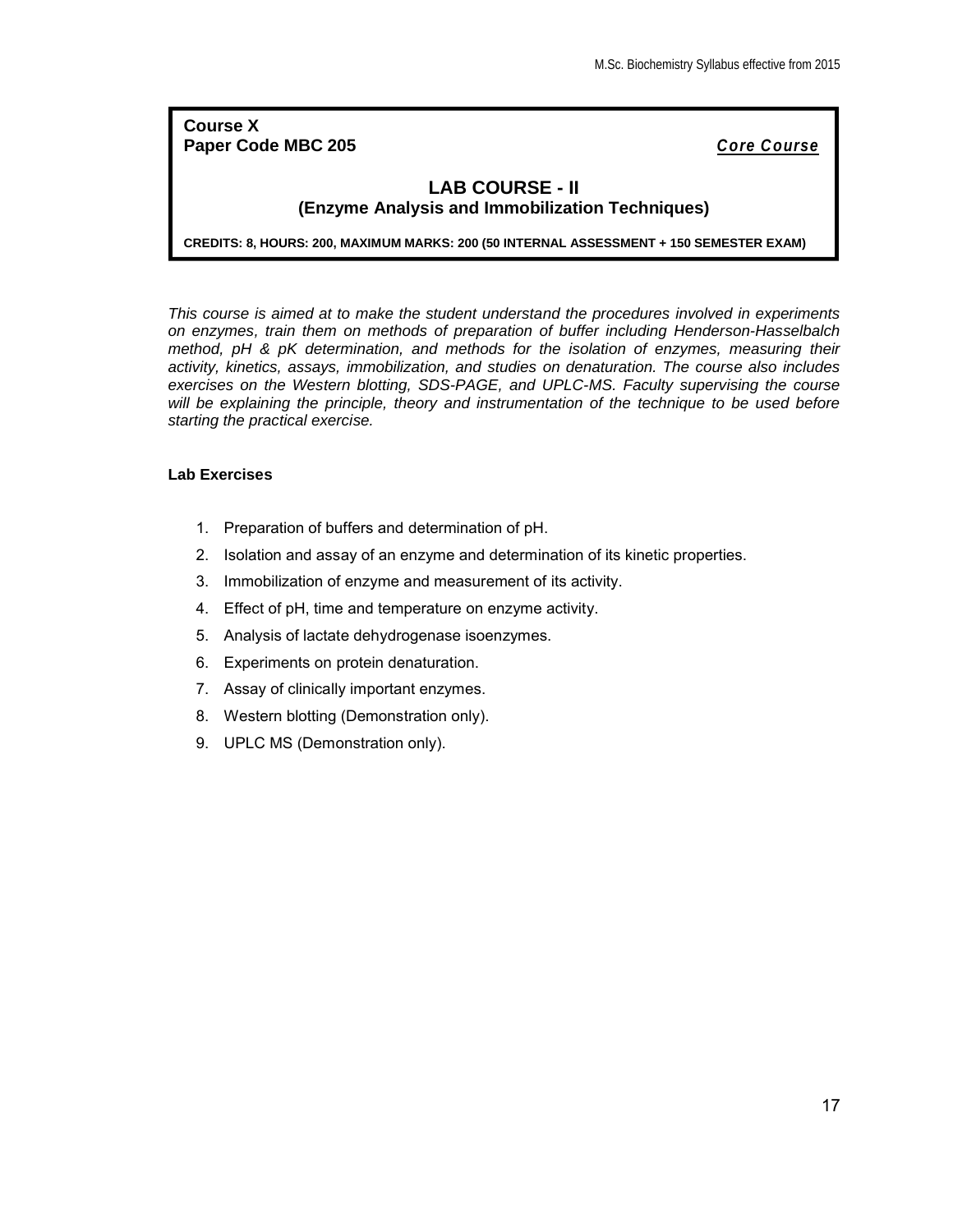# SEMESTER-IIi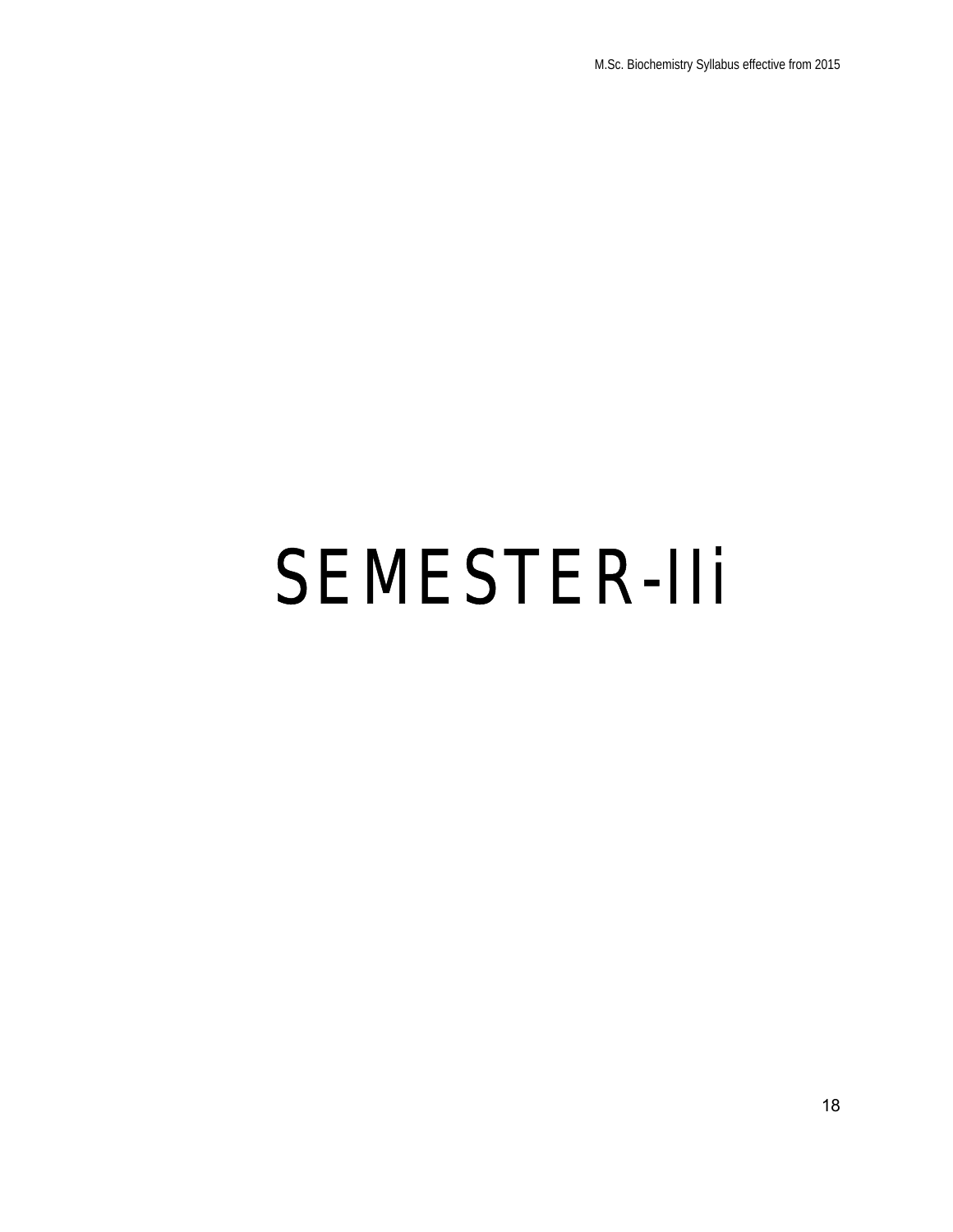**Course XI Paper Code MBC 301** *Core Course*

## **IMMUNOLOGY**

**CREDITS: 4, LECTURES: 50, MAXIMUM MARKS: 100 (25 INTERNAL ASSESSMENT + 75 SEMESTER EXAM)**

*The course on immunology is intended to make the student aware of the types of immunity, and biochemical mechanisms involved in immune responses and immune-mediated diseases. An introduction to immunotechnology, and other emerging areas in this field, is also included.*

#### **Unit I: Types of immunity**

Innate Immunity and Adaptive Immunity; Cells and organs of immunity: Primary and secondary lymphoid organs; T cells, B cells, macrophages and effecter cells; Macrophage plasticity; Humoral and cellular immunity; Antigens and immunogens; Immunoglobulins: types and structure; CDRs; Immunoglobulin fold; Isotypes, allotypes and idiotypes; Valency, affinity and avidity; Primary and secondary immune response; Immunological memory; Clonal selection theory.

#### **Unit II: Immune responses: T & B cell interaction**

The immunoglobulin genes: organization and assembly; Generation of immunological diversity; Major histocompatibility complex (MHC): structure and organization of MHC class I and class II molecules; Antigen processing and presentation; T-cell receptor: αβ and γδ TCR; T cell maturation, activation and differentiation; Types of B cells; B cell generation, activation and differentiation; T-dependent and T-independent antigens.

#### **Unit III: Immune effector mechanisms**

B cell mediated effector responses; Cell mediated effector responses; Cytokines: properties and functions of lymphokines, monokines, interleukins and chemokines; Complement and mechanism of complement fixation; Hypersensitivity; Types of hypersensitivity reactions.

## **Unit IV: Immune-mediated diseases & Immunotechnology**

Tolerance and autoimmunity; Immunoregulation; Immune response to infectious diseases; Viral, bacterial and protozoal infections; H1N1; Cancer immunotherapy; Mucosal immunity; Adjuvants; Immunotherapy; Plant defense mechanisms; Immunoprecipitation; Agglutination; Immunoelectrophoresis; Immunofluorescence; Cytotoxicity assay; ELISPOT; ELISA; Western blotting; Flow cytometry; Immunization protocol.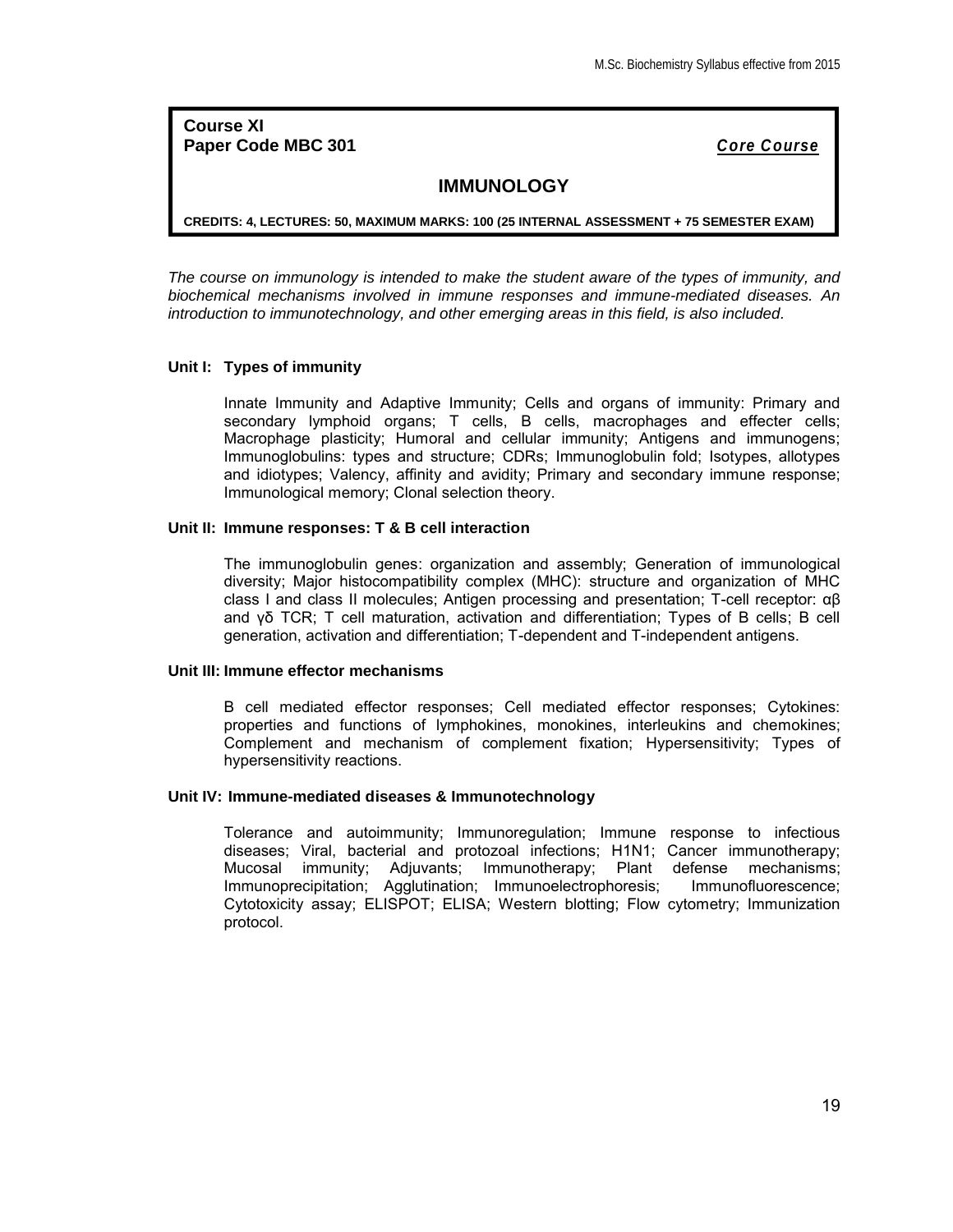**Course XII Paper Code MBC 302** *Core Course*

## **GENETIC ENGINEERING**

**CREDITS: 4, LECTURES: 50, MAXIMUM MARKS: 100 (25 INTERNAL ASSESSMENT + 75 SEMESTER EXAM)**

*This course will give a professional approach to the field of genetic engineering. After the delivery of the course, student will have an understanding of the concepts and major issues concerning gene cloning, analysis of genes and genome by DNA sequence analysis, and critical description of existing methods in gene technology.*

## **Unit I: Gene cloning and construction of gene library**

Gene cloning strategies; Isolation and purification of nucleic acid and its quantification and analysis; Molecular tools and their applications; Restriction endonucleases; DNA modification enzymes; Site directed mutagenesis; Cloning vectors; Ligation of DNA fragments: Linkers, adapters and homopolymeric tailing; Synthesis of cDNA; Construction of genomic library; mRNA enrichment; Reverse transcription and library construction; DNA Sequencing.

#### **Unit II: Expression systems**

Expression vectors; Choice of expression system; Expression in bacterial, yeast, insect and mammalian cells; Baculovirus expression systems; Expression of heterologous genes; Factors affecting the expression of cloned genes; Codon bias; Vector engineering and codon optimization; Host engineering.

#### **Unit III: Recombinant proteins and transgenics**

Processing of recombinant proteins: purification and refolding; Characterization of recombinant proteins; Stabilization of recombinant proteins; Transgenic and gene knockout technologies; Transgenic methodology; Transgenic animals and plants; Targeted gene replacement; Chromosome engineering; Value addition through genetic engineering; Protein engineering.

#### **Unit IV:PCR and DNA fingerprinting**

Polymerase chain reaction: principles, process, design and optimization; Taq DNA polymerase; Types of PCR: allele specific, inverse, asymmetric, and real-time PCR; Application of PCR in diagnostics, forensic science, gene manipulation expression studies and evolutionary biology; Ligase chain reaction; SNP and application in molecular diagnostics; DNA fingerprinting: applications and prospects; restriction fragment length polymorphism (RFLP) and its uses; FISH; Prenatal diagnosis.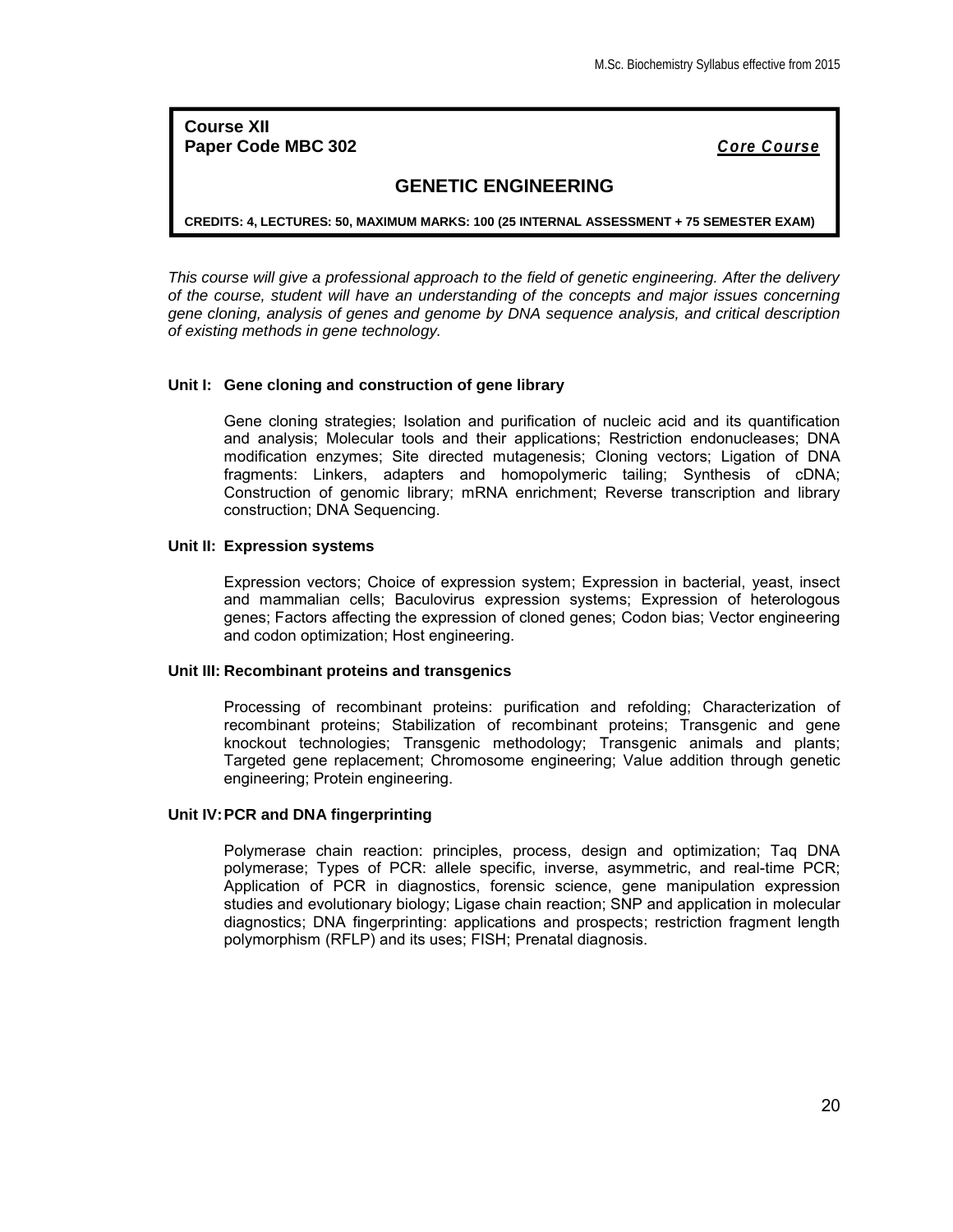**Course XIII Paper Code MBC 303** *Core Course*

## **METABOLISM - II**

**CREDITS: 4, LECTURES: 50, MAXIMUM MARKS: 100 (25 INTERNAL ASSESSMENT + 75 SEMESTER EXAM)**

*The paper is in continuation to the paper on metabolism in the previous semester where the metabolism of carbohydrates was discussed with significant detail. The paper gives an idea to the student about how biomolecules other than carbohydrates are metabolized. Lipids, amino acids and nucleotides have been individually addressed. The last unit deals with some unique pathways identified in prokaryotes only.*

## **Unit I: Lipid Metabolism**

Major dietary lipids; Digestion and absorption of dietary lipids; Pathways for the transport of endogenous and exogenous lipids; Major serum lipoproteins and their metabolism; Main and alternative pathways of fatty acid oxidation; Oxidation of odd carbon number and unsaturated fatty acids; Significance and metabolism of ketone bodies; Biosynthesis of saturated and unsaturated fatty acids; Metabolism of triacylglycerols, glycerolipids, sphingolipids and cholesterol; Role of leptin in the regulation of lipid metabolism.

#### **Unit II: Amino Acid and Porphyrin Metabolism**

**Amino acid metabolism:** Digestion of dietary proteins; Absorption of amino acids; General reactions in the degradation of amino acids; Deamination and transamination reactions; Urea cycle; Glucogenic and ketogenic amino acids; Fate of the carbon skeleton of individual amino acids; Essential and nonessential amino acids; Biosynthesis of individual amino acids; Inborn errors of amino acid metabolism; Amino acids as biosynthetic precursors.

**Porphyrin metabolism:** Biosynthesis and degradation of Heme; Genetic defects in heme metabolism.

#### **Unit III: Nucleotide and Xenobiotic Metabolism**

**Nucleotide metabolism:** Degradation of nucleic acids: deoxyribonucleases and ribonucleases; Biosynthesis and degradation of purine and pyrimidine nucleotides; Regulation of purine and pyrimidine nucleotide metabolism; Formation of NDPs and NTPs; Biosynthesis of deoxy-ribonucleotides and its regulation; Inborn errors of nucleotide metabolism; Nucleotide coenzymes.

**Xenobiotic metabolism:** Significance; Phases of xenobiotic metabolism; Types of reactions involved.

## **Unit IV:Unique Metabolic Pathways of Prokaryotes**

Nitrogen fixation and properties of nitrogenase; Entner-Doudoroff pathway; Heterolactic, propionic, butyric and mixed acid fermentations; Anaerobic respiration; Methanogenesis and reverse methanogenesis; Chemoautotrophic fixation of carbon dioxide via Reductive acetyl-CoA pathway, Reductive TCA cycle, 3-Hydroxypropionate cycle and 4-Hydroxybutyrate cycle; Anoxygenic photosynthesis; Light-driven non-photosynthetic photophosphorylation.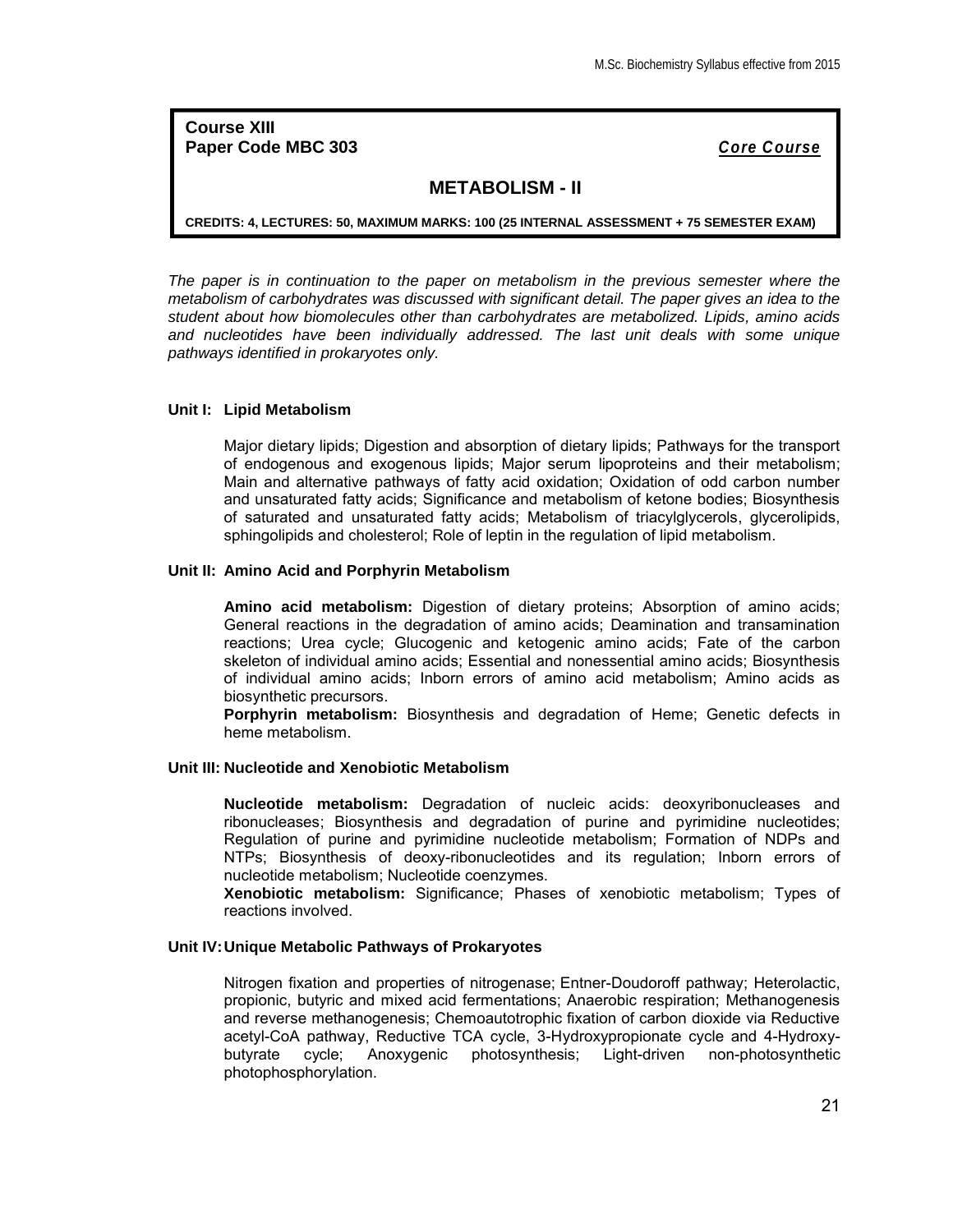**Course XIV Paper Code MBC 304** *Core Course*

## **CLINICAL AND NUTRITIONAL BIOCHEMISTRY**

**CREDITS: 4, LECTURES: 50, MAXIMUM MARKS: 100 (25 INTERNAL ASSESSMENT + 75 SEMESTER EXAM)**

*The clinical biochemistry section emphasizes on the concepts of quality assurance in chemical pathology/clinical biochemistry and gives an insight into the understanding of organ functions in health and disease. Nutritional Biochemistry aims at understanding the food groups, formulation of balanced diets, vitamin types, human nutrition, and the disorders that arise due to nutritional imbalances and its impact on overall health, and gives an introduction to nutrigenomics.*

## **PART-A: CLINICAL BIOCHEMISTRY**

## **Unit I: Clinical biochemistry and quality assurance**

Clinical chemistry/biochemistry: concept, definition and scope; Biological samples: types, collection, processing, stability and storage; Phlebotomy tubes; Serum and serum separator devices; Chemical composition of biological fluids: blood, urine and cerebrospinal fluid; Reference range; Quality assurance; Accuracy and precision; Factors influencing the accuracy of results; Levy-Jennings's chart; Reliability of laboratory methods; Interferents; Responsibilities of a clinical biochemist.

## **Unit II: Biochemical tests in clinical practice**

Biochemical tests in clinical practice: uses of a chemical/biochemical analysis; Criteria for selecting a method for biochemical analysis; Enzymes as diagnostic tool; Advantages and disadvantages of enzyme assays; Isoenzymes and their diagnostic importance; Methods for the detection of isoenzymes; Organ function tests: clinical presentation and diagnosis of the diseases of the liver and kidney; Bilirubin metabolism and hyperbilirubinaemia; Acid base disorders.

## **PART-B: NUTRITIONAL BIOCHEMISTRY**

#### **Unit III: Nutritional requirements**

Basic concepts, scope and methodology; Principal food components; Vitamins: structure and function; Food nutrients: recommended allowances and their modifications under stress conditions; Deficiency and excess of principal nutritional components; Formula diets and crash diets; Formulation of balanced diets; Dietary standards: EAR, RDA, ADI, DRV, DRI, TUL; Water as an essential nutrient; Food preservatives; Additives and antinutrients; Toxic effects of food: sources, active agents and effects.

#### **Unit IV:Nutrition in health and diseases**

Protein energy malnutrition; Energy balance and requirements: basal metabolic rate (BMR); Factors affecting BMR and its measurement; Resting metabolic rate; Specific dynamic action of food; Dietary fat and heart disease and cancer; Atherosclerosis: risk factors and protective measures; Nutritional management of diabetes and obesity; Weight management; Anthropometric measurements; Nutrition and infection; Basics of nutrigenomics.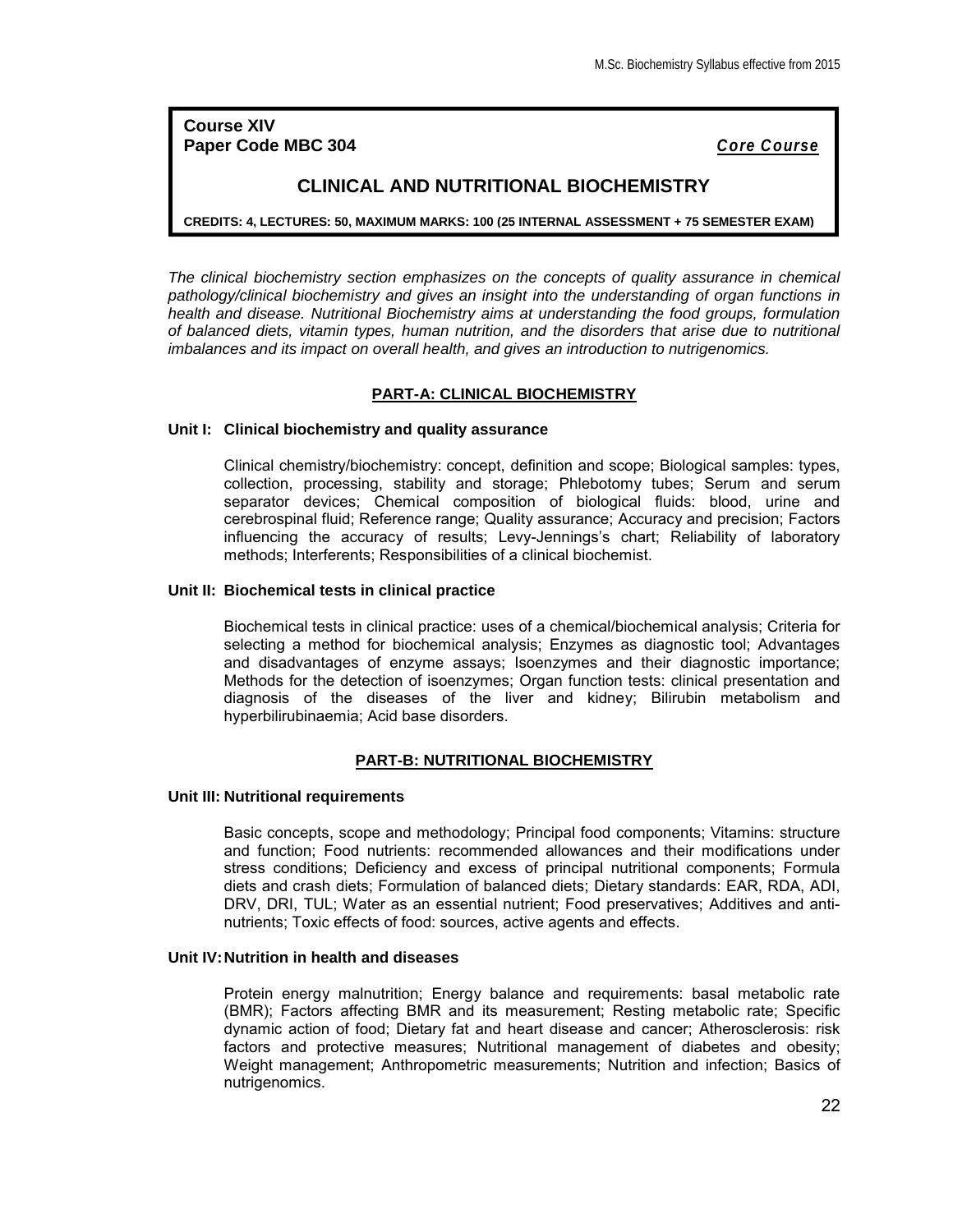**Course XV Paper Code MBC 305** *Core Course*

## **DISSERTAION - I (Protein Isolation / Purification and Immunological Techniques)**

**CREDITS: 8, HOURS: 200, MAXIMUM MARKS: 200 (50 INTERNAL ASSESSMENT + 150 SEMESTER EXAM)**

*This course has been designed to provide hands-on experience on the tools and techniques used*  in protein chemistry and immunology. The experiments have been designed in such a way that the student will have the opportunity to isolate a specific protein from a natural source, purify it *and determine its molecular weight. The protein will then be administered to animal to raise antibody, which will be isolated and used to demonstrate the antigen-antibody reaction. Besides, students will get an opportunity to learn isoelectric focusing and two-dimensional electrophoresis.*

## **Lab Exercises**

- 1. Isolation of protein from its source.
- 2. Salt fractionation for partial purification.
- 3. Dialysis.
- 4. Spectroscopic analysis of protein and determination of absorption spectrum and quantitative estimation.
- 5. Gel filtration, and Ion-exchange chromatography for further purification.
- 6. Polyacrylamide gel electrophoresis of the protein in the absence or presence of SDS to check purity of the preparation.
- 7. Determination of molecular weight by gel filtration.
- 8. Determination of molecular weight by SDS-PAGE.
- 9. Immunization of experimental animals with the purified protein.
- 10. Detection of antibodies in antiserum by Double immunodiffusion.
- 11. Isolation of IgG from the antiserum.
- 12. Isoelectric focusing and 2D electrophoresis (Demonstration only).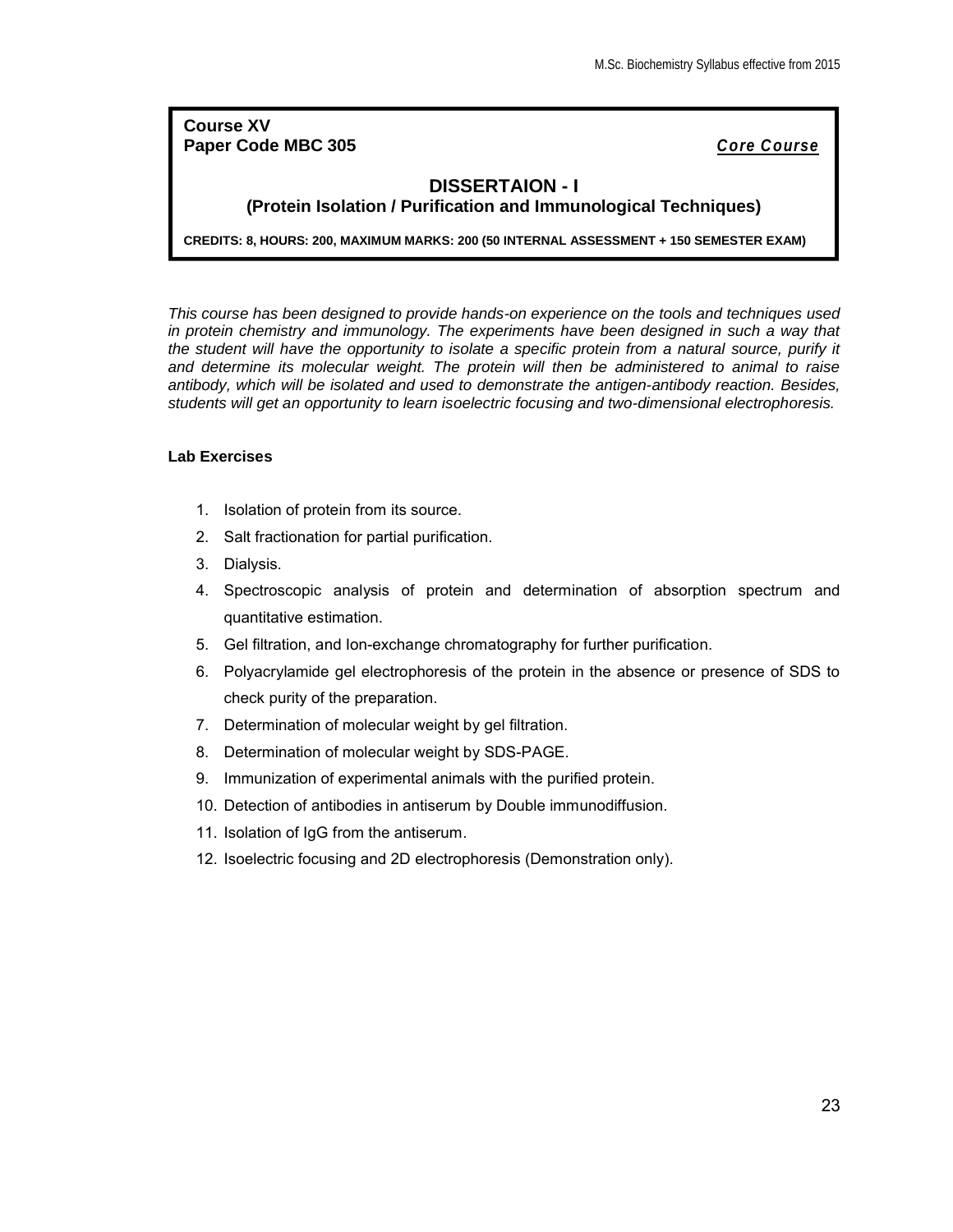# SEMESTER-IV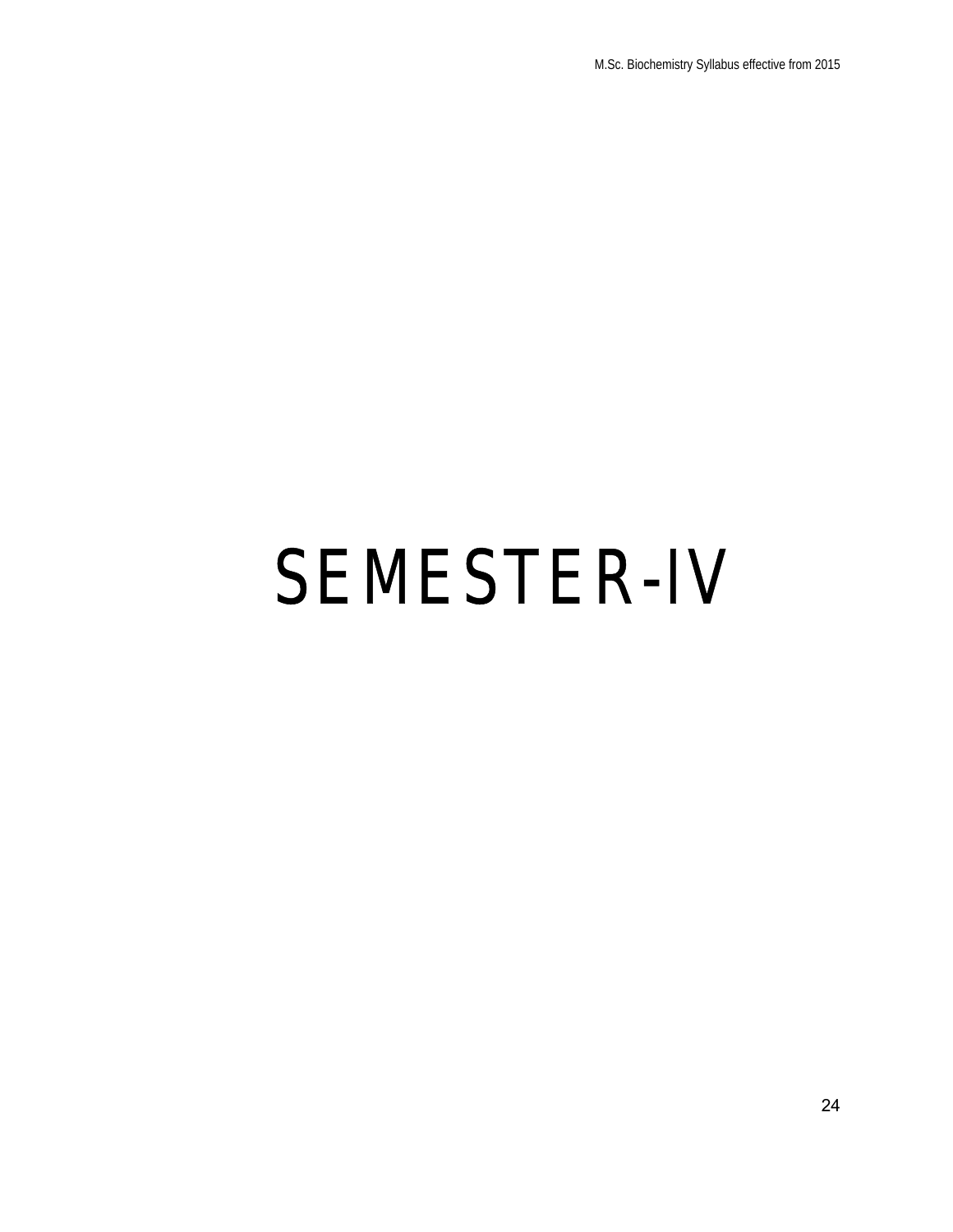**Course XVI**

**Paper Code MBC 401** *Discipline Centric Elective Course*

## **BIOTECHNOLOGY**

**CREDITS: 4, LECTURES: 50, MAXIMUM MARKS: 100 (25 INTERNAL ASSESSMENT + 75 SEMESTER EXAM)**

*Understanding the biochemical processes in living organisms provide an opportunity to use these*  reactions and processes for the benefit of mankind. This course provides an understanding of *how biochemical processes find application and improved our life. The course introduces the concept and application of plant tissue culture, transgenic technology, fermentation technology, genome analysis, gene therapy, environmental biotechnology, nanotechnology and its applications in medicine and developing nano-biosensors.*

## **Unit I: Plant tissue culture and microbial biotechnology**

Plant tissue culture: concept, methods and applications; Somaclonal variation; vector independent transformation; transgenic technology; transformation vectors; Plastome engineering; Bioreactors; Fermenting microorganisms; Batch and continuous culture techniques; Application of fermentation biotechnology; Production of penicillin; Single cell proteins; Value addition through genetic engineering; Synthetic seeds.

#### **Unit II: Applications of gene technology**

Sequencing genome; EST sequencing and sequence skimming; Genome mapping; Genetic polymorphism; Fingerprinting and fluorescent *in situ* hybridization; Determination of function of genes; Computer analysis of gene function; Assigning gene function by experimental analysis; Gene therapy: vector engineering strategies of gene delivery; Gene replacement/augmentation; Gene correction; Synthesis of DNA chips; DNA microarray.

### **Unit III: Environmental biotechnology**

Definition and applications; Environmental monitoring; Bioindicators; Biopesticides; Biocontrol; Food chains and biomagnification; Biological mining; Biofuel; Landfills and vermin composting; Biofertilizers; Production of technology for major biofertilizers; Environment and transgenics; Ethical, social and biosafety aspects of biotechnology; Biological containment.

## **Unit IV:Nanotechnology**

Basics of nanotechnology and its applications in biosciences; Biosystems at the nanoscale; Interaction of nanoparticles with biomolecules; Dendrimers; Quantum dots; Nanotubes; Nanoshells; Biocompatible matrices; Interaction of biological and synthetic material; Biomaterial; Nanofabrication methods and cell behavior; High throughput screening; Nanomedicine; Nanobiosensors.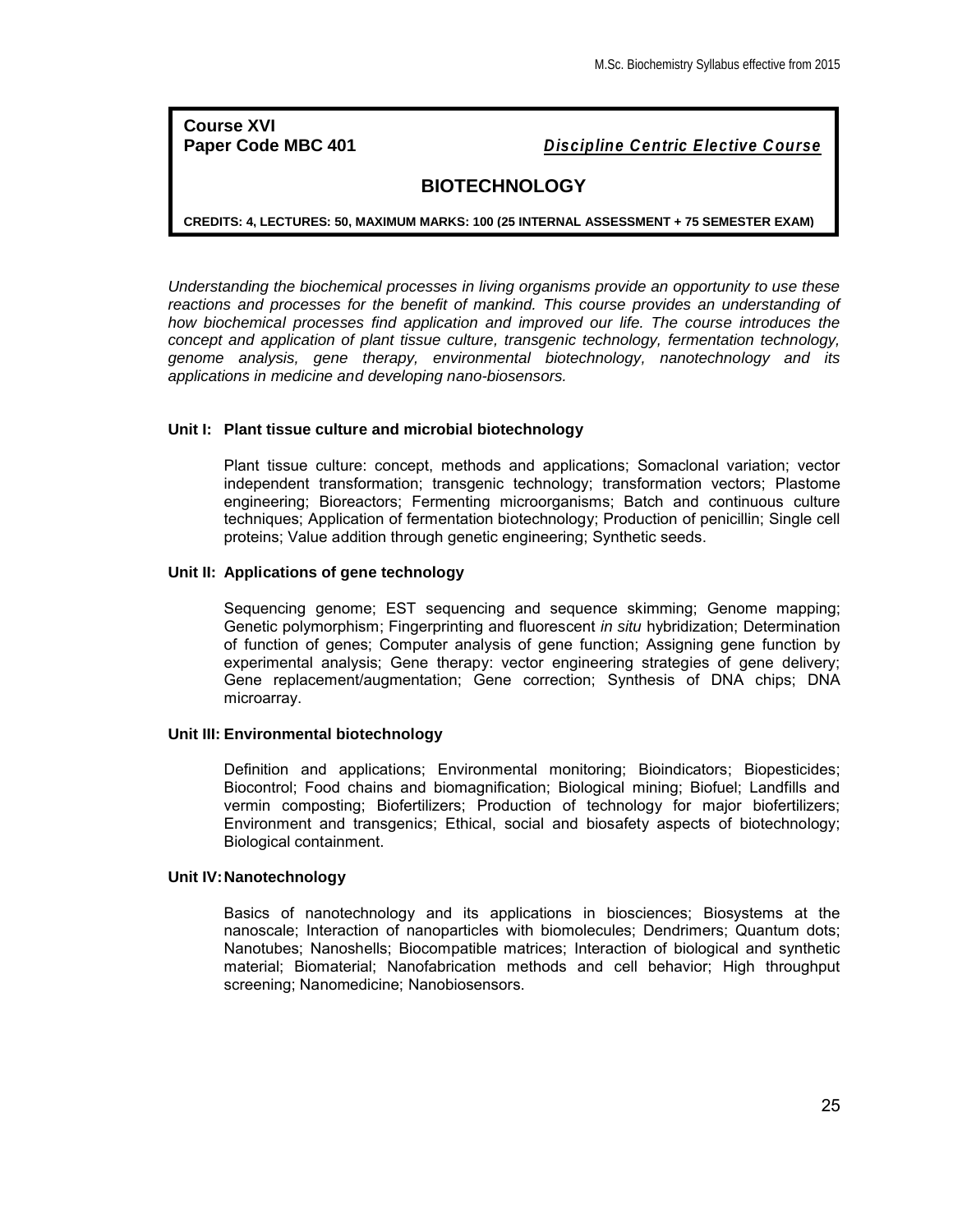**Course XVII**

**Paper Code MBC 402** *Discipline Centric Elective Course*

## **BIOINFORMATICS AND BIOSTATISTICS**

**CREDITS: 4, LECTURES: 50, MAXIMUM MARKS: 100 (25 INTERNAL ASSESSMENT + 75 SEMESTER EXAM)**

*Part-A provides an insight into the fundamentals of statistics and its application in biochemistry. Part-B of this course is meant to familiarize the student with the use of computer software in understanding life processes and to retrieve information, and use of tools for data analysis.*

## **PART-A: BIOINFORMATICS**

#### **Unit I: Concepts of Bioinformatics**

Bioinformatics: introduction and future prospects; Applications in genomics and proteomics; Public databases; Gene bank; Database searches: sequence retrieval systems; Similarity searching: BLAST, FASTA; Multiple sequence alignment: CLUSTALW; Detecting functional sites in DNA; Motif and domain prediction and analysis; Identification of open reading frames (ORF); Gene annotation technology.

#### **Unit II: Applications of Bioinformatics**

Computational methods for sequence analysis: Dot blot and dynamic programming methods; Phylogenetic analysis (UPGMA); Virtual and electronic cell; Internet tools for DNA sequence translation; Restriction enzyme mapping; Prediction of secondary structure of proteins; Application tools: primer designing, molecular mapping and computer aided drug designing; QSAR; *In silico* methods for identification of vaccine/drug target.

## **PART-B: BIOSTATISTICS**

#### **Unit III: Fundamentals of statistics**

Arithmetic mean, median, mode: theory and simple numerical problem; Measures of variation: standard deviation, variance, coefficient of variation; Correlation, types and methods: simple, multiple, linear and nonlinear correlation, spearman's correlation, rank correlation; Regression: linear and curvilinear regression (for two variable X and Y only), Regression lines by least square method; regression equations of X on Y and Y on X only; Sample size; Power of study.

## **Unit IV:Tests of significance**

Null hypothesis; Standard error; Level of significance; Degrees of freedom; Significance of mean for large samples; Significance in means for small samples (students t-test); Significance in ratio of two samples; F test (for difference between variance of two samples); *Chi* square test; Analysis of variance test (ANOVA) for one and two way classification; Signed rank test; Dunnet's test; Applications of various online tools: SPSS, Minitab, XLSTAT etc.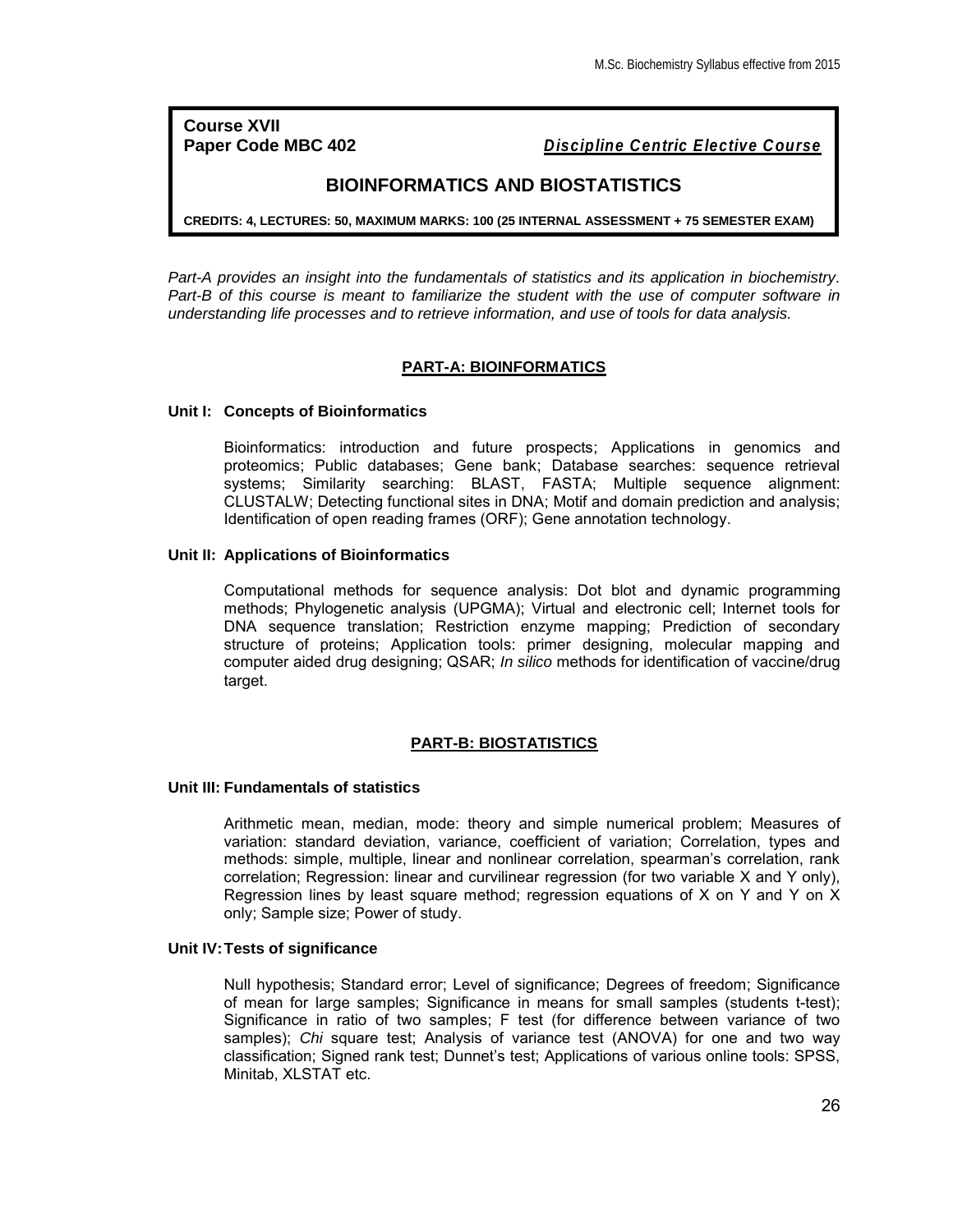**Course XVIII**

**Paper Code MBC 403** *Discipline Centric Elective Course*

## **MICROBIOLOGY**

**CREDITS: 4, LECTURES: 50, MAXIMUM MARKS: 100 (25 INTERNAL ASSESSMENT + 75 SEMESTER EXAM)**

*The objective of this paper is to familiarize the student with concepts in microbiology.*

## **Unit I: Prokaryotes**

**Bacteria:** General features and organization of bacterial cell; Staining procedures; Criteria used in classification; Bacterial taxonomy; Phenetic and phylogenetic classification; Numerical taxonomy; General characteristics of major groups of bacteria. **Bacterial Growth and Nutrition:** General nutritional requirements; Culture media; Types of bacterial cultures; Measurement of bacterial growth; Control of microorganism by physical and chemical methods.

**Gene transfer in bacteria:** Conjugation, Transformation and Transduction. **Archaebacteria:** Archaea as a separate lineage; Differences from eubacteria.

#### **Unit II: Eukaryotic Microorganisms**

**Algae:** General characteristics; Classification and salient features of major divisions; Ecological significance and symbiotic relationships with other organisms.

**Fungi:** Properties and ecological role; Unicellular and multicellular forms; Mode of nutrition; modes of reproduction; Criteria used in classification and major fungal divisions; Symbiotic relationships; Common fungal diseases of humans.

**Protozoa:** Properties and classification; Characteristics of members of different phyla; Common human diseases caused by protozoa.

#### **Unit III: Acellular Infectious Agents**

**Viruses:** General characteristics of virions; Classification; Stages in viral replication; Replication of DNA and RNA viruses; Isolation, cultivation and assay methods; One-step growth curve of bacteriophages; Lysogeny and lytic cycle; Satellite and defective viruses; Viral interference; Common viral infections.

**Virusoids:** Properties; Types; Mode of replication.

**Viroids:** Characteristics; Classification; Mode of replication; Diseases caused in plants.

**Prions:** Characteristics; Prion diseases; Hypotheses regarding nature and pathogenesis of prions.

#### **Unit IV:Microorganisms and Diseases**

**General concepts:** Normal human microbiota; Opportunistic microorganisms; Koch's postulates; River's postulates; Classification of diseases; Modes of transmission of diseases; Stages in progress of a disease.

**Mechanisms of pathogenicity:** Portal of entry; Evasion of host defense; Host cell damage; Plasmids and pathogenicity; Cytopathic effects of viruses.

**Chemotherapeutic agents:** Selective toxicity and therapeutic index; Antimicrobial agents; Mechanism of action of important antibacterial, antifungal, antiprotozoal and antiviral agents.

**Drug resistance:** Causes of emergence; Mechanisms of development of drug resistance; Role of plasmids.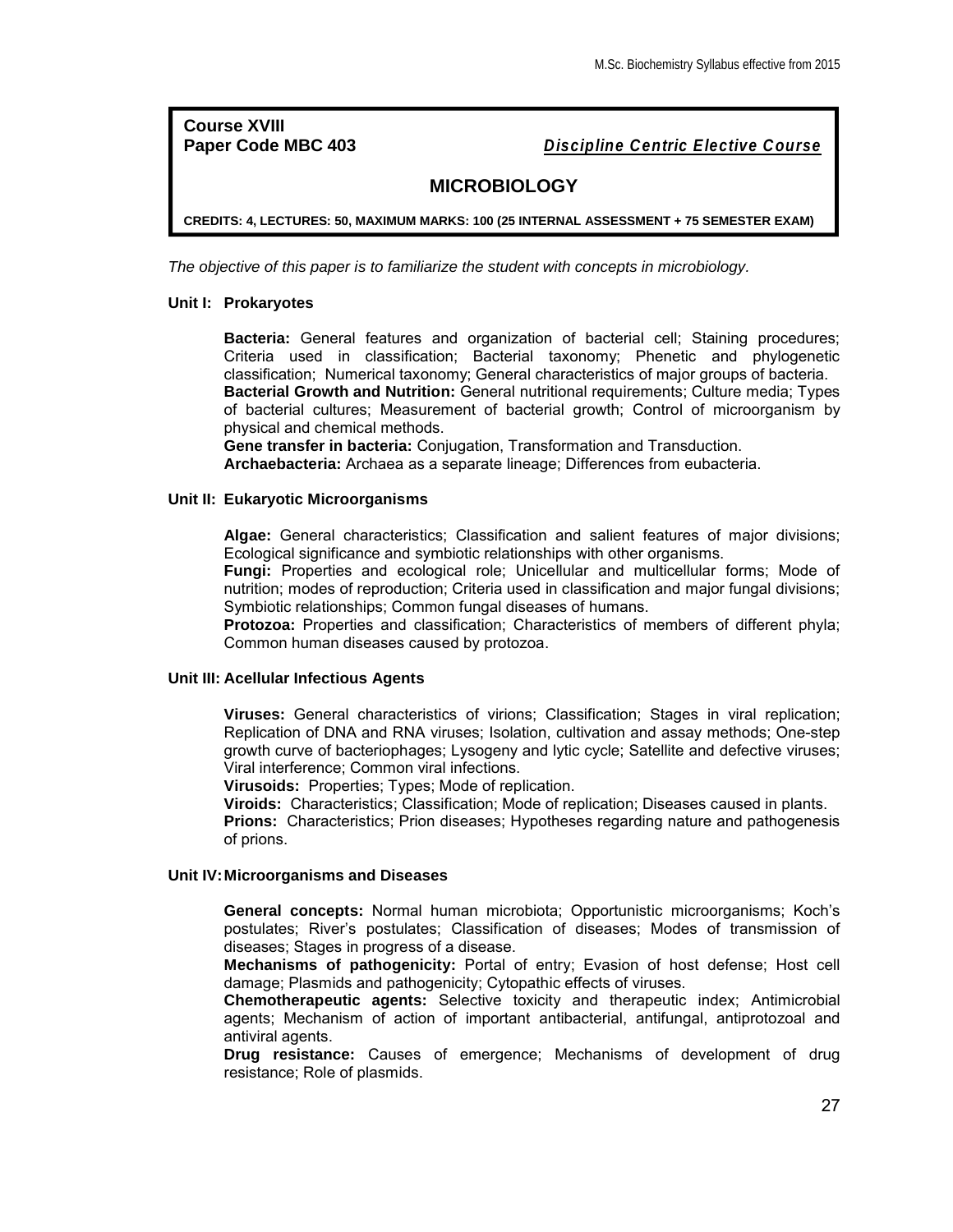**Course XIX**

**Paper Code MBC 404** *Generic Elective Course*

**INTRODUCTION TO MANUSCRIPT WRITING AND RESEARCH PRESENTATION**

**CREDITS: 4, LECTURES: 50, MAXIMUM MARKS: 100 (25 INTERNAL ASSESSMENT + 75 SEMESTER EXAM)**

*This course is aimed to provide a platform to the post graduate students to develop skills in manuscript writing and thereby developing better communication skills.*

## **Unit I: Research Paper forms**

Research paper forms: communication and exploration; Resources: online and print; Review of latest literature (peer reviewed); Concept of a Modern academic library; Library cataloguing, JSTOR, library of congress catalogue; Understanding Plagiarism: definition, unintentional plagiarism and consequences; Collaborative work; Copyright infringement; Additional published sources: reviews, abstracts, pamphlets, reports, books, journal and magazine articles; Unpublished sources: monographs, microform editions, CD-ROMs or DVD- ROMs.

#### **Unit II: Noting and Drafting**

Notes and Drafts; Sources: primary, secondary and tertiary; Format of the research paper; Journal type and style; Recording essential publication information (books, journal articles, internet source); Topic selection: working hypothesis, focus appropriation; Authorship concerns; Title subtitles and Keywords; Writing of abstract, introduction, conclusion and acknowledgement; Presenting evidence in tables and figures.

#### **Unit III: Web Usage & Specific Formats**

Web usage: Advantages and disadvantages; Risks involved in use of computers; Data backup; Informally published electronic sources: websites, weblog entries, electronic mailing lists; URL: .ac.in, .edu, .com, .gov, www.loc.gov; Wikipedia; DOI numbers; General format requirements: title page for class paper, dissertation, table of contents, list of tables and list of illustrations; Specific Institute/University formats for MA/MSc dissertations and MPhil/PhD thesis.

## **Unit IV:Mechanics of writing**

Spelling, punctuation, paraphrasing, quotations, abbreviations (general principles); Footnotes versus endnotes; Symbols, names, numbers, and units of measure; Correct word usage; Revising sentences; Bibliography; Citation types, style, appendix and glossary; Acceptance, revision, and rejection; Learning from your returned manuscript; Presenting research in alternative forums: oral, poster and conference presentations.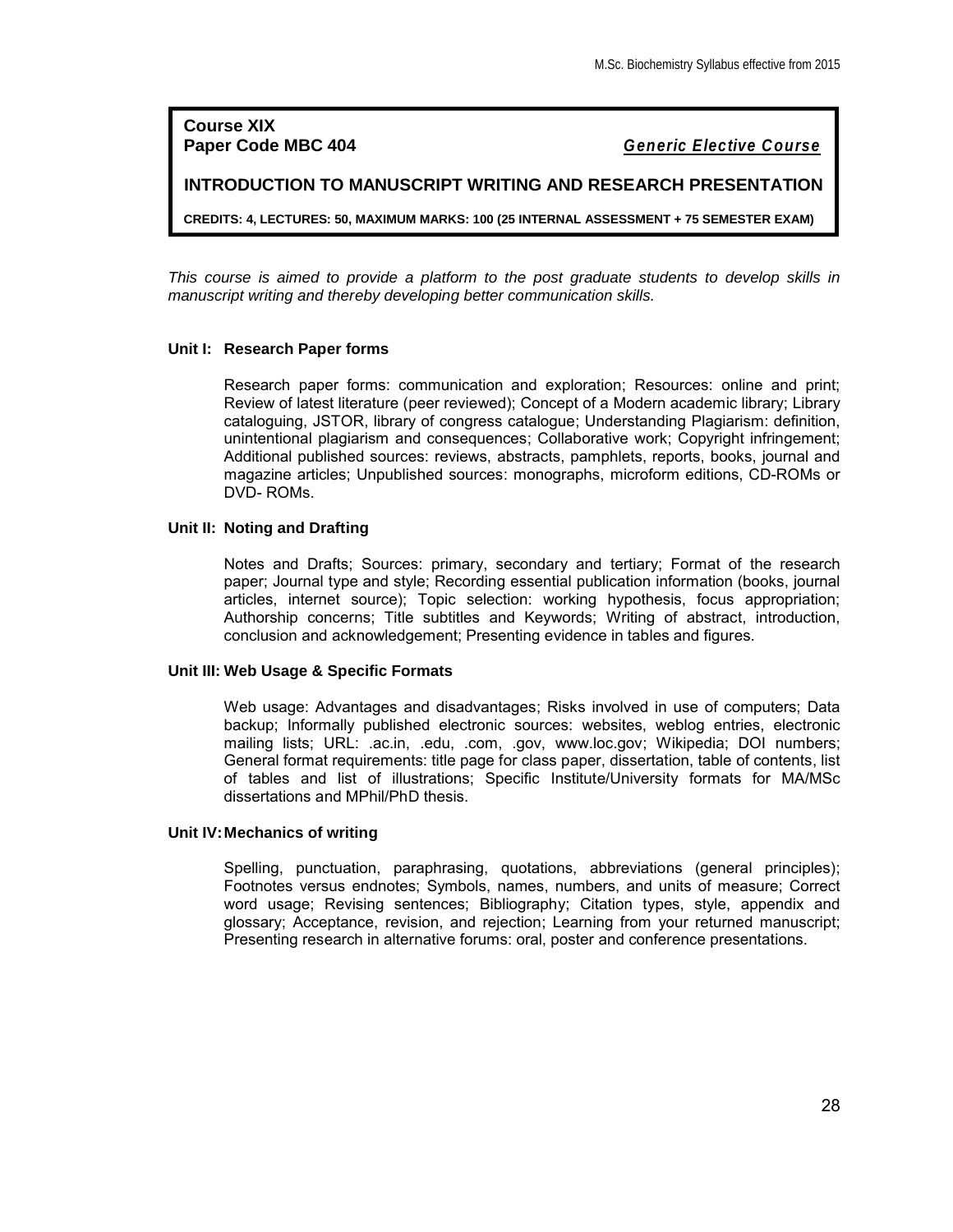## **Course XX Paper Code MBC 405** *Core Course*

## **DISSERTATION - II (Microbiology and Molecular Biology Techniques)**

**CREDITS: 8, HOURS: 200, MAXIMUM MARKS: 200 (50 INTERNAL ASSESSMENT + 150 SEMESTER EXAM)**

*This course has been designed to provide hands-on experience on various tools and techniques in microbiology and molecular biology. The course will introduce the student the sterilization techniques, media preparation and isolation of pure culture and, at the same time, use culture to demonstrate the techniques used in molecular biology including the nucleic acid isolation, amplification and blotting techniques. Experiments have been designed to transform the bacteria*  and express foreign proteins in it. Besides, student will get an opportunity to learn the animal cell *culture techniques.*

## **Lab Exercises**

- 1. Sterilization techniques.
- 2. Preparation of culture media.
- 3. Bacterial culture: establishing a pure culture; identification of bacteria; staining techniques; antibiotic sensitivity of bacteria.
- 4. Isolation of plasmid DNA, and its digestion by restriction endonuclease and separation of restriction fragments by agarose gel electrophoresis.
- 5. Isolation of RNA and separation on agarose gel.
- 6. Quantitative estimation of DNA and RNA.
- 7. DNA/RNA blotting techniques.
- 8. Polymerase chain reaction.
- 9. Green fluorescence protein (GFP) and bacterial transformation experiments.
- 10. Demonstration of radioactive counters and its principles; safety aspects.
- 11. Animal tissue culture (demonstration only).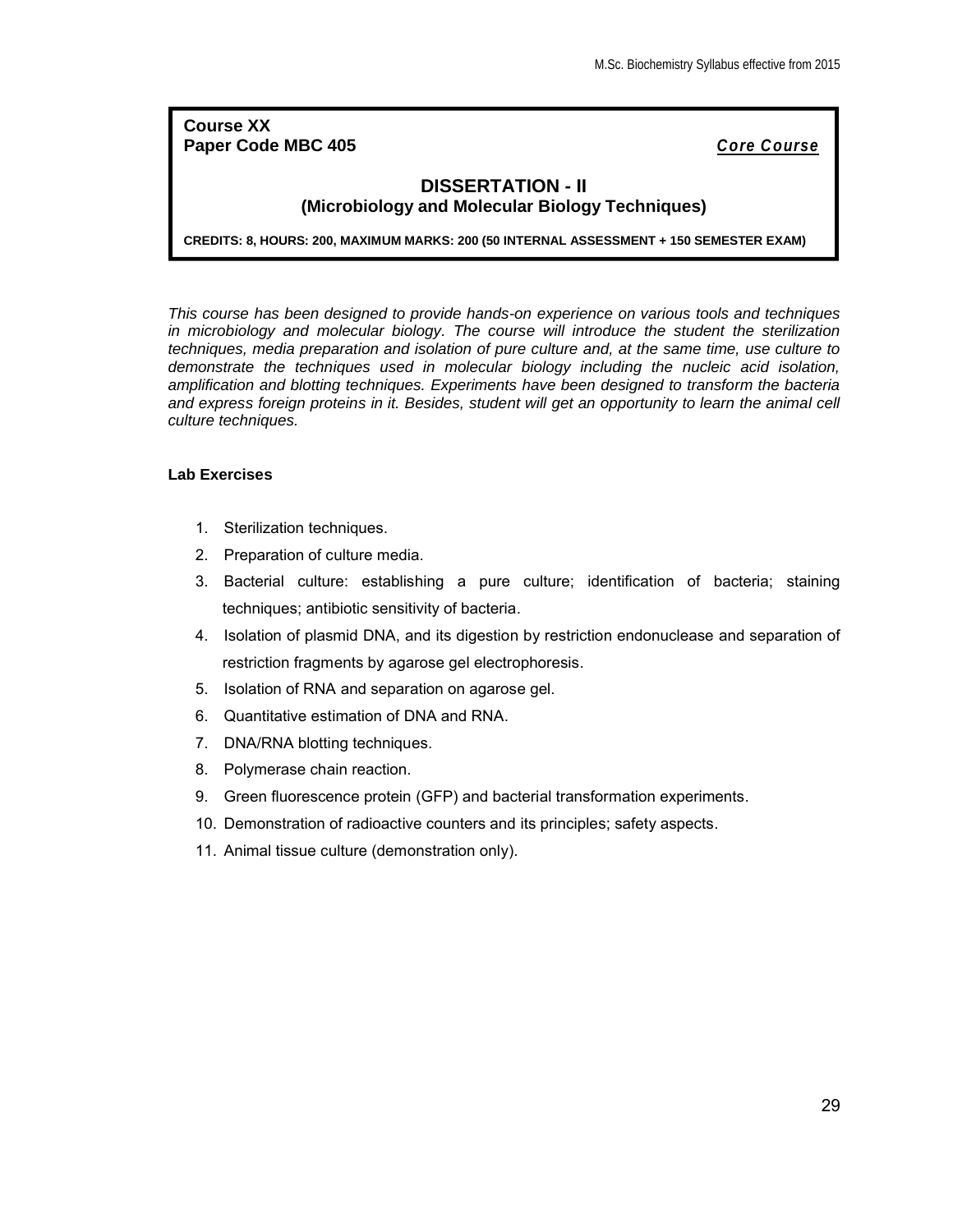# **Suggested Readings**

## **Biomolecules**

- 1. Principles of Biochemistry, A.L. Lehninger, D.L. Nelson and M.M. Cox (2008), 5<sup>th</sup> ed.. W.H. Freeman & Co.
- 2. Study Guide to Organic Chemistry, R.T. Morrison and R.N. Boyd (2002), 6<sup>th</sup> ed.. Prentice Hall of India.
- 3. Hormones: From Molecules to Disease, editors: E.E. Baulieu and P.A. Kelly (1990). Chapman and Hall, New York and London Hermann Publishers in Arts and Science.
- 4. Human Physiology (1990), The Mechanisms of Body Function, A.J. Vander, J.H. Sherman and D.S. Luciano, 5th ed.. Mc Graw Hill, New York.
- 5. Endocrinology, Mac E. Hadley (2000), 5<sup>th</sup> Ed., Prentice Hall International Inc.

## **Cell Biology**

- 1. Molecular Biology of the Cell, Bruce Alberts, Alexander Johnson, Julias Levis, Martin Raff, Keith Roberts and Peter Walter (2008), 6<sup>th</sup> ed., Garland Science, Taylor & Francis Group.
- 2. The Cell: A Molecular Approach, Geoffrey M. Cooper (2007), 4<sup>th</sup> ed., ASM Press.
- 3. The World of the Cell, W.M. Becker, L.J. Kleinsmith, J.Hardin (2006), Pearson Education.
- 4. Molecular Cell Biology, A. Berk, S.L. Zipursky, P. Matsudaira, D. Baltimore, J. Darnell, (2004), 5<sup>th</sup> ed.. W.H. Freeman & Co.
- 5. Molecular Cell Biology, H.F. Lodish, A. Berk, C.A. Kaiser, M. Krieger, M.P. Scott (2007), 6<sup>th</sup> ed., W.H. Freeman & Co.

## **Enzymes**

- 1. Comprehensive Enzyme Kinetics, V. Leskovac (2003), Kluwer Academic Publisher, N.Y.
- 2. Enzyme Assays, R. Eisenthal and M.J. Danson (2002), Oxford University Press.
- 3. Enzymes Biochemistry, Biotechnology and Clinical Chemistry, T. Palmer (2001), Ellis Harwood Publishing Ltd., New York.
- 4. Fundamentals of Enzymology: The Cell Molecular Biology of Catalytic Proteins, N.C. Price and L. Stevens (2000). Oxford University Press, Oxford.
- 5. Enzymes, M. Dixon and E.C. Webb (1979), Longman, London.

## **Molecular Biology**

- 1. Genes IX, B. Lewin (2008). Oxford University Press, New York.
- 2. Biochemistry and Molecular Biology, W.H. Eliott (2005), 3<sup>rd</sup> ed., Elsevier Academic Press.
- 3. Molecular Biology: Understanding the Genetic Revolution, D. Clark (2005). Oxford University Press.
- 4. Gene Transcription Mechanisms and Control, R.J. White (2001), Blackwell science.
- 5. Regulation of Gene Expression in *E. coli*, E.C.C. Lin, A.S. Lynch (1996). Chapman & Hall.

## **Protein and Proteomics**

- 1. Principles of Biochemistry, D.L. Nelson & M.M. Cox (2008), 5<sup>th</sup> ed., W.H. Freeman & Co.
- 2. Biochemistry, Jeremy M. Berg, John L. Tymockzo, Lubert Stryer (2007), 6<sup>th</sup> ed., W.H. Freeman and Co., NY.
- 3. Protein Structure, Stability and Interactions, John M. Shriver (2009), Humana Press.
- 4. Introduction to Protein Structure, Carl Branden and John Tooze (1999), 2<sup>nd</sup> ed., Garland Publishing Inc.
- 5. Proteins: Structure and Molecular Properties, T.E. Creighton (1993), 2<sup>nd</sup> ed.. W.H. Freeman & Co.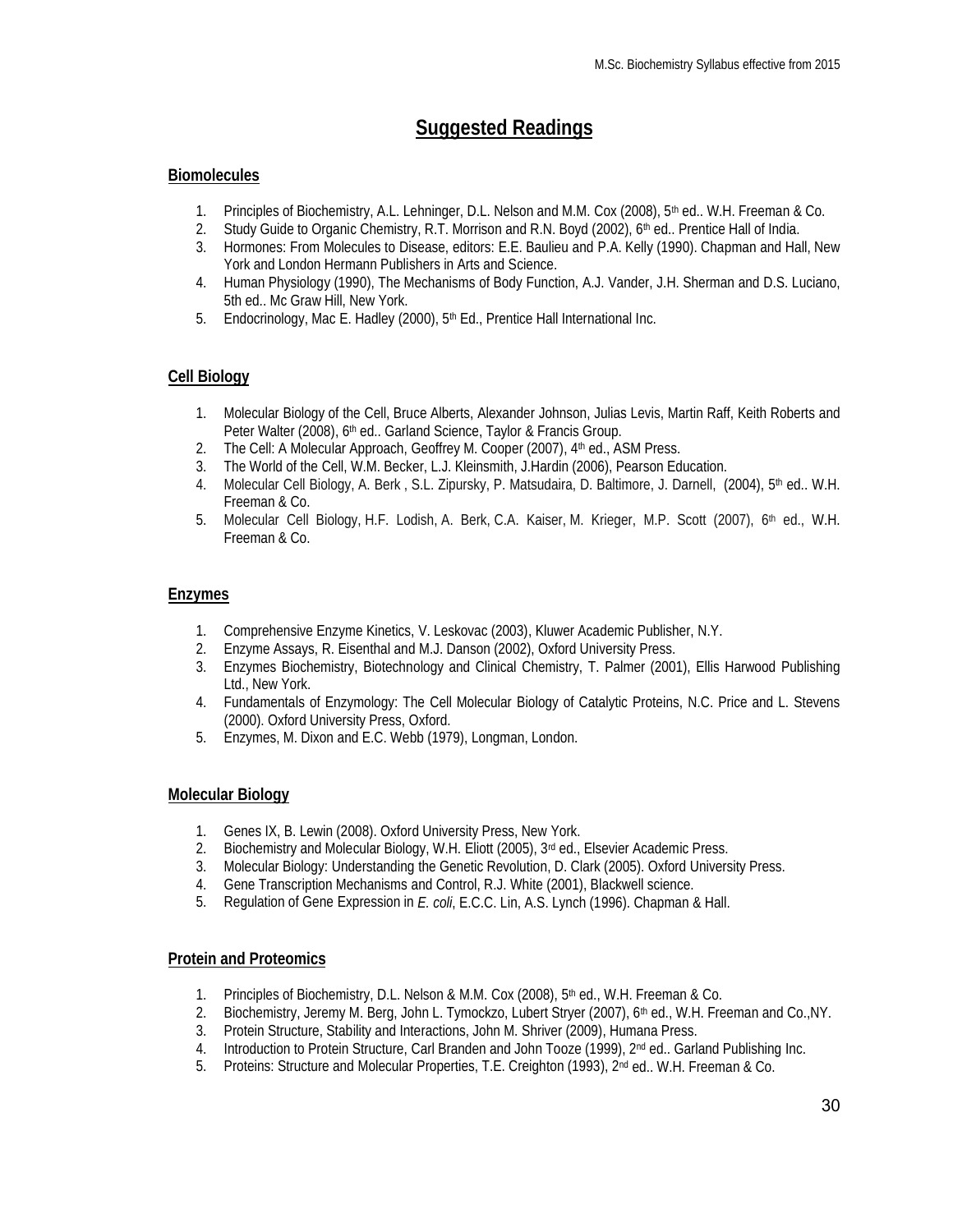## **Metabolism - I**

- 1. Principles of Biochemistry, D.L. Nelson and M.M. Cox (2008), 5<sup>th</sup> ed., W.H. Freeman & Co.
- 2. Biochemistry, D. Voet and J.G. Voet (2004), 3<sup>rd</sup> ed.. John Wiley and Sons Inc.
- 3. Biochemistry, J.M. Berg, J.L. Tymoczko and L. Stryer (2007), 7<sup>th</sup> ed., W.H. Freeman & Co.
- 4. Essentials of Glycobiology, E. Etzler et.al. (2009), Cold Spring Harbor Laboratory Press.
- 5. Plant Physiology, L. Taiz and E. Zeiger (2006), 4<sup>th</sup> ed., Sinauer Associates Inc.

## **Biochemical and Biophysical Techniques**

- 1. Principles of Physical Biochemistry, Kensal E. Van Holde, W.C. Johsnon, P. Shing O (2006), 2nd ed., Pearson Education International.
- 2. Physical Biochemistry: Principles and Application, David Sheehan (2000), John Wiley and Sons.
- 3. Principles and Techniques of Biochemistry and Molecular Biology, K. Wilson and J. Walker (2010) 7<sup>th</sup> ed., Cambridge University Press.
- 4. Physical Biochemistry, David Freifelder (1982), 2nd ed., W.H. Freeman & Co.
- 5. Biochemical Calculations: How to Solve Mathematical Problems in General Biochemistry, Irwin H. Segel (1976), 2nd Ed., John Wiley & Sons.

## **Immunology**

- 1. Essential Immunology by P.J. Delves, S.J.Martin, D.R. Burton, I.M. Roitt. 12<sup>th</sup> ed., Wiley Publishing House.
- 2. Immunology, W.E. Paul (2008), 5<sup>th</sup> ed., Wolters Kluwer.
- 3. The Elements of Immunology, Fahim H. Khan (2009), Pearson Education.
- 4. Immunology, J. Kuby (2007), 6<sup>th</sup> ed.. W.H. Freeman and Co., New York.
- 5. Essentials of Clinical Immunology, H. Chape, M. Haeney, S. Misbah, N. Snowder (2006), 5<sup>th</sup> ed., Blackwell Publishing Ltd.

## **Genetic Engineering**

- 1. From Genes to Genomes: Concepts and Applications of DNA Technology, Jeremy W. Dale and Malcolm Von Schantz (2003), John Wiley & Sons Ltd.
- 2. Gene Cloning: Mechanics of DNA Manipulation, D.M. Glover (1986), 2nd ed.. Chapman & Hall.
- 3. Genetic Engineering, R. Williamson (1981-89), volumes 1-7, Academic Press London.
- 4. ICRF Handbook of Genome Analysis, Nigel K. Spurr, Bryan D. Young, Stephen P. Bryant (1998), volume 1 and 2, Blackwell Science.
- 5. Genomes 3, T.A. Brown (2007), volume 3, Garland Science.

## **Metabolism - II**

- 1. Biochemistry by D.E .Metzler, 2nd ed. (2003). Academic Press, USA.
- 2. Biochemistry, D. Voet and J.G. Voet (2004), 3rd ed.. John Wiley and Sons Inc.
- 3. Biochemistry, J.M. Berg, J.L. Tymoczko and L. Stryer (2007), 5<sup>th</sup> ed., W.H. Freeman & Co.<br>4. Bacterial Metabolism, Gottschalk, Gerhard (1986), 2<sup>nd</sup> ed., Springer Series in Microbiology.
- Bacterial Metabolism, Gottschalk, Gerhard (1986), 2<sup>nd</sup> ed., Springer Series in Microbiology.
- 5. Microbiology, Bernard D. Davis, Renato Dulbecco, Herman N. Eisen, and Harold S. Ginsberg (1990) 4th ed., Illustrated. Philadelphia, J.B. Lippincott.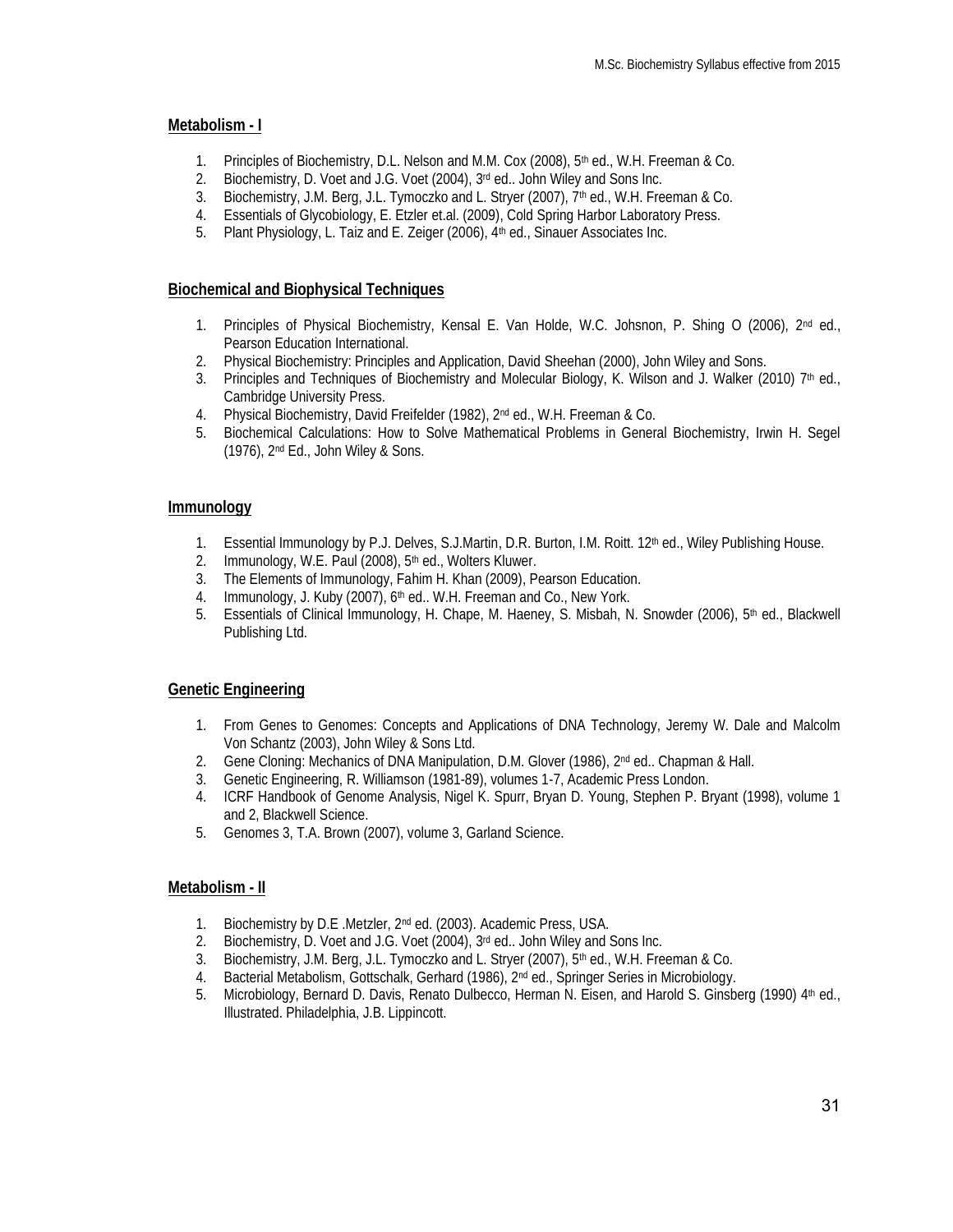## **Clinical and Nutritional Biochemistry**

- 1. Good Clinical, Laboratory and Manufacturing Practices, P.A. Carson and N. Dent (2009), RSC (The Royal Society of Chemistry) Publishing.
- 2. Clinical Biochemistry, Geoffrey Beckett, Simon Walker, Peter Rae, Peter Ashby (2006), 7th ed., Blackwell Publication.
- 3. Lecture Notes Clinical Biochemistry, Geoffrey Becket, Simon Walker, Peter Race, Peter Ash (2006), 7<sup>th</sup> ed.. Blackwell Publishing.
- 4. Tietz Textbook of Clinical Biochemistry, Carl A. Burtis and Edward R. Ashwood (1998), 3rd ed.. Harcourt Brace & company Asia PTE LTD. W.B. Sauners Company.
- 5. Krause' Food Nutrition and Diet Therapy, L.K. Mahan, S.E. Stumph (2004), 11<sup>th</sup> ed., Saunders Publications.
- 6. Nutrition Science and Application, Lori A. Smolin, Mary A. Grosvenor (2000), 3<sup>rd</sup> ed., John Wiley & Sons.
- 7. Human Nutrition and Dietetics, J.S. Garrow and W.P.T. James (1993), 9<sup>th</sup> ed., Churchill Livingstone Publications.
- 8. Harper's Illustrated Biochemistry (LANGE Basic Science), [Murray, R.K.,](http://www.abebooks.com/servlet/SearchResults?an=Murray%2C+Robert+K.&cm_sp=det-_-plp-_-author) [Granner, D.K.,](http://www.abebooks.com/servlet/SearchResults?an=+Granner%2C+Darryl+K.&cm_sp=det-_-plp-_-author) [Mayes,](http://www.abebooks.com/servlet/SearchResults?an=+Mayes%2C+Peter+A.&cm_sp=det-_-plp-_-author)  [P.A.,](http://www.abebooks.com/servlet/SearchResults?an=+Mayes%2C+Peter+A.&cm_sp=det-_-plp-_-author) [Rodwell, V.W. \(](http://www.abebooks.com/servlet/SearchResults?an=+Rodwell%2C+Victor+W.&cm_sp=det-_-plp-_-author)2003), McGraw-Hill Medical Publication.

## **Biotechnology and Nanotechnology**

- 1. Biotechnology, Clark (2009), Academic Press.
- 2. Biotechnology Theory and Techniques, Jack G. Chirijian (1995), Jones and Bartlett Publishers, Boston, London.
- 3. Enzyme Biotechnology, M. Prakash (2007). Discovery Publishing House.
- 4. Environmental Biotechnology, Alan Scragg (2005), Oxford.
- 5. Introduction to Nanoscience, Gabor L. Hornyak (2008), CRC.
- 6. Bionanotechnology, Reisner (2009), CRC Press.
- 7. Nanotechnology in Biology and Medicine. Tuan Vo Dinh (2007), CRC Press.

## **Microbiology**

- 1. Prescott, Harley and Klein's Microbiology, J.M. Willey, L.M. Sherwood and C.J. Woolverdon (2008), 7<sup>th</sup> ed., McGraw Hill Publishers.
- 2. Microbiology, Bernard D. Davis, Renato Dulbecco, Herman N. Eisen, and Harold S. Ginsberg (1990) 4th ed., Illustrated. Philadelphia, J.B. Lippincott.
- 3. Microbiology: Principles &Explorations, J.G. Black (2002), 5th ed.. John Wiley & Sons Inc.
- 4. Zinsser Microbiology, Wolfgang K. Joklik, Hilda P. Willett, D. Bernard Amos, Catherine M. Wilfert (1988), 9<sup>th</sup> ed., Prentice Hall International Inc.
- 5. Microbiology; An introduction, Tortura, G.J., Funke, B.R., Case, C.L. (2009), 9<sup>th</sup> ed., Pearson Education Intnl.

## **Biostatistics and Bioinformatics**

- 1. Introduction to Biostatistics, Le and Chap (2009), Wilay and Sons.
- 2. Fundamentals of Biostatistics, B. Rosner (2005), Duxbury Press.
- 3. Medical Statistics from Scratch, Bowers (2008), Wiley and Sons.
- 4. Introduction to Bioinformatics, Arthur M. Lesk, Oxford University Press.
- 5. Introduction to Bioinformatics, Attwood, Pearson Education.
- 6. A Textbook of Systems Biology, E. Klipp, W. Liebermeister, C. Wierling, Axel Kowald, H. Lehrach, R. Herwig (2009), Wiley-VCH Verlag GmbH & Co.
- 7. Bioinformatics: Sequence and Genome Analysis, David W. Mount (2001), Cold Spring Harbor (CSH) Laboratory Press.
- 8. Plant System Biology, Coruzzi, G.M. (2009), Wiley Publishing House.